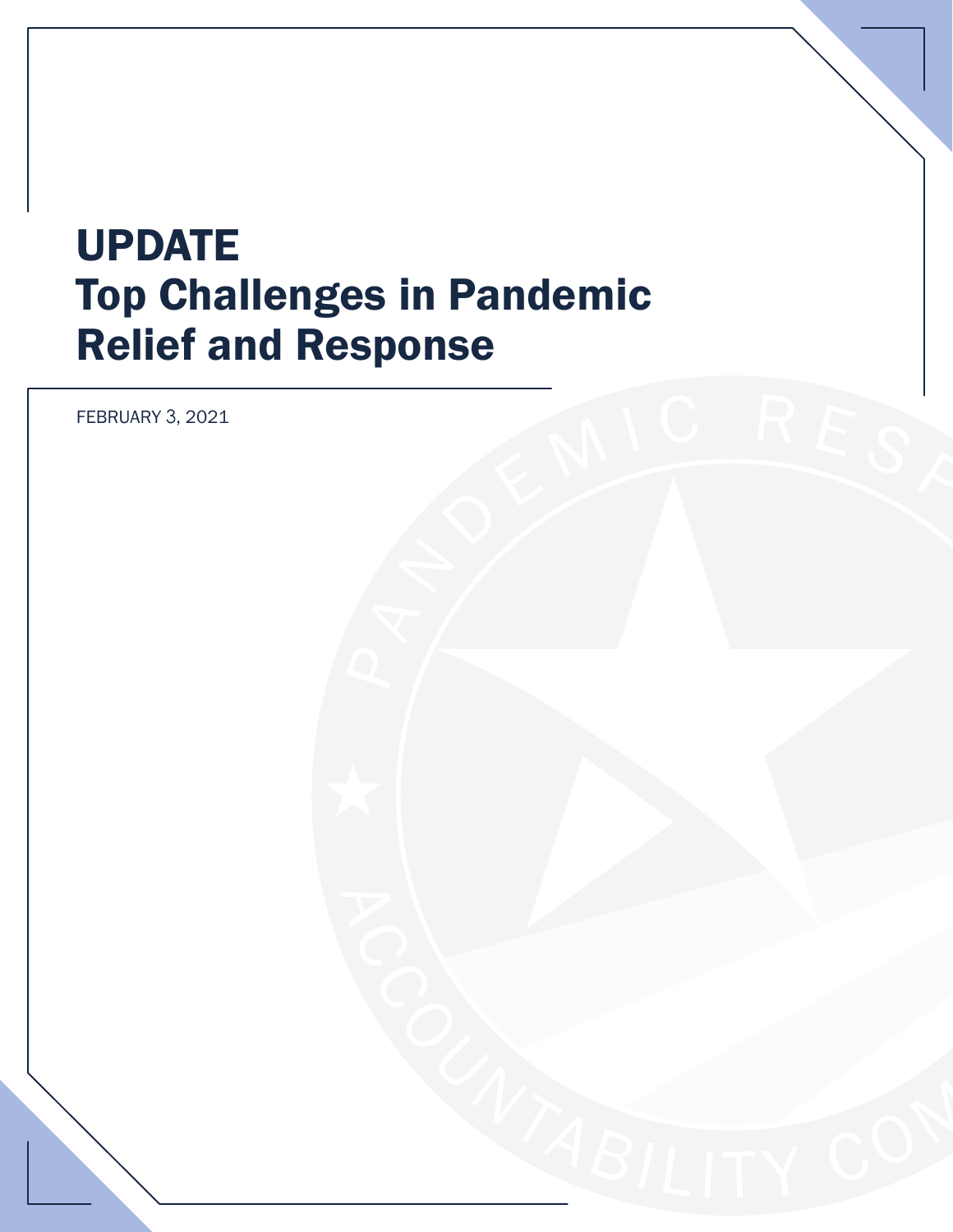| <b>Contents</b> |                                                                                            |
|-----------------|--------------------------------------------------------------------------------------------|
| 3               | <b>Background</b>                                                                          |
| 4               | <b>New Challenge: Preventing and Detecting Fraud against</b><br><b>Government Programs</b> |
| 6               | New Challenge: Informing and Protecting the Public<br>from Pandemic-Related Fraud          |
| 8               | <b>New Challenge: Data Transparency and Completeness</b>                                   |
| 10              | <b>New Challenge: Federal Workforce Safety</b>                                             |
| 13              | <b>Updates to Previously Identified Challenges</b>                                         |
| 13              | <b>Challenge: Financial Management of Relief Funding</b>                                   |
| 14              | <b>Challenge: Grants and Guaranteed Loan Management</b>                                    |
| 15              | <b>Challenge: IT Security and Management</b>                                               |
| 16              | <b>Challenge: Protecting the Health and Safety of the Public</b>                           |
| 17              | <b>Acronyms</b>                                                                            |
| 18              | <b>Appendix A: Special Inspector General for Pandemic Recovery</b>                         |
| 19              | <b>Appendix B: Management Challenges–Select Offices of Inspectors</b>                      |

General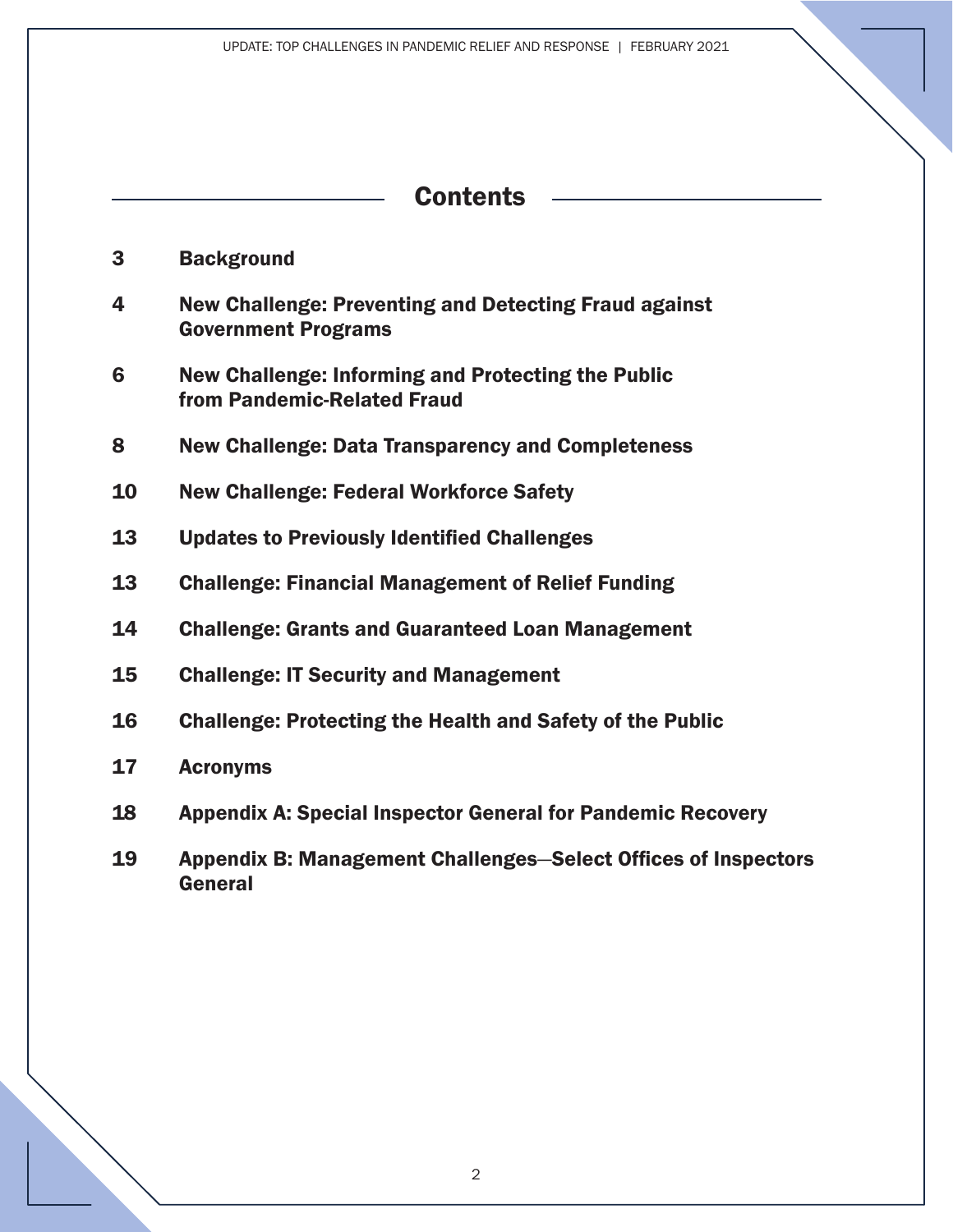### **Background**

<span id="page-2-0"></span>Since the beginning of the COVID-19 pandemic, the federal government has spent over  $$3$  trillion<sup>1</sup> to address the public health and economic crises. Given the amount of funding at issue, the need to distribute aid quickly, and the use of grants and loans to disburse funds, effective management of the pandemic response programs presents a significant challenge to many executive branch agencies. Moreover, these same factors increase the risk of fraud and misuse of the funds.

To help provide oversight of those funds, Congress created the Pandemic Response Accountability Committee (PRAC) within the Committee of the Council of the Inspectors General on Integrity and Efficiency (CIGIE).<sup>2</sup> The PRAC is composed of Inspectors General identified by Congress, Inspectors General designated by the Chairperson of the Committee, an Executive Director, a Deputy Executive Director, and staff. The PRAC leads the efforts of CIGIE and its Inspectors General to promote transparency and support and conduct oversight of the pandemic response funds.

In June 2020, the PRAC released its first Management Challenges report, titled Top Challenges Facing Federal Agencies: [COVID-19 Emergency Relief and Response](https://www.oversight.gov/sites/default/files/oig-reports/Top%20Challenges%20Facing%20Federal%20Agencies%20-%20COVID-19%20Emergency%20Relief%20and%20Response%20Efforts_1.pdf)  [Efforts](https://www.oversight.gov/sites/default/files/oig-reports/Top%20Challenges%20Facing%20Federal%20Agencies%20-%20COVID-19%20Emergency%20Relief%20and%20Response%20Efforts_1.pdf). This report provides insight into the top management challenges submitted to the PRAC by 37 Offices of Inspector General (OIGs) for agencies that received emergency funds or were involved in the pandemic response. The PRAC summarized the challenges by broad issue categories to identify common themes and key areas of concern. While many challenges varied from agency to agency, the analysis identified common concerns across agencies despite their different sizes and missions. The challenges included:

- Financial Management of Relief Funding
- Grants and Guaranteed Loan Management
- IT Security and Management
- Protecting Health and Safety

Given the changing nature of the pandemic and the federal government's response, we re-visited our original top management challenges to ensure that the PRAC is providing timely information to Congress and the Administration about the response efforts.

To prepare our update, the PRAC reached back out to OIGs from more than 40 agencies that received emergency funds or were involved in the pandemic response and reviewed Management Challenges reports issued by OIGs since March 2020. As a result, the PRAC is adding four new management challenges and modifying an existing management

<sup>1</sup>The more than \$3 trillion in pandemic response funds includes those funds authorized under the new Coronavirus Response and Relief Supplemental Appropriations Act as well as the Coronavirus Preparedness and Response Supplemental Appropriations Act, 2020; the Families First Coronavirus

Response Act; the Coronavirus Aid, Relief, and Economic Security Act; and the Paycheck Protection Program and Health Care Enhancement Act.

<sup>2</sup> The PRAC was established in March 2020 by the Coronavirus Aid, Relief, and Economic Security Act (Public Law 116-136).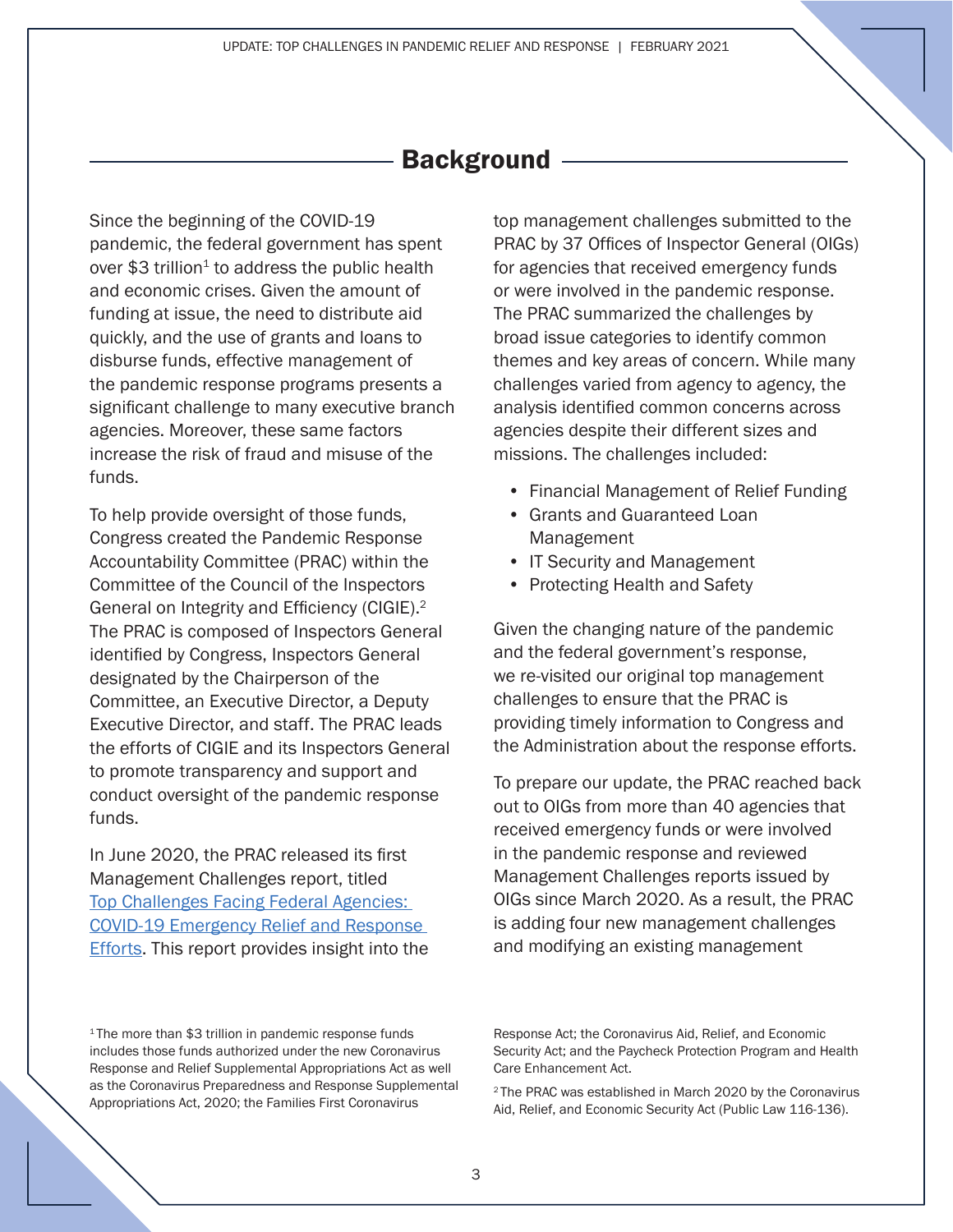<span id="page-3-0"></span>challenge—protecting health and safety. The following challenges have been added:

- Preventing and Detecting Fraud against Government Programs
- Informing and Protecting the Public from Pandemic-Related Fraud
- Data Transparency and Completeness
- Federal Workforce Safety

The following provides greater detail on the new Management Challenges and updates the existing Management Challenges.<sup>3</sup>



### New Challenge: Preventing and Detecting Fraud against Government Programs

With the unprecedented amount of disaster response funds appropriated (over \$3 trillion as of January 2021) to support the country's pandemic response, the opportunities for defrauding government programs have significantly increased. Bad actors have fraudulently obtained federal funds through the Pandemic Unemployment Assistance program, the Paycheck Protection Program (PPP) loan program, and the Economic Injury Disaster Loan (EIDL) program, to name a few. In addition, the urgency with which funds are being disbursed increases the fraud risk.

#### For example, the Small Business Administration (SBA) launched the Paycheck Protection Program—a new federal program on April 3, 2020, and within 14 days lenders

<sup>3</sup> CIGIE plans to issue its Top Management and Performance Challenges Across Multiple Agencies report in February 2021. Three of the challenges identified in the CIGIE management

approved more than 1.6 million PPP loans totaling nearly \$342.3 billion. At the same time, SBA received more COVID-19 relief EIDL loan applications and approved and disbursed more EIDL loans than for all other disasters combined since the agency was founded in 1953. As the SBA OIG reported, to get EIDL funds to eligible entities quickly, SBA "lowered the guardrails" by removing or weakening internal controls.

The Coronavirus Aid, Relief, and Economic Security Act (CARES Act) provided a substantial increase in unemployment insurance program funds—approximately \$400 billion. The Department of Labor (DOL) OIG has reported that DOL did not intend to measure CARES Act unemployment insurance program improper

and performance challenges report are also discussed in this report and the direct impact to those challenges by the COVID-19 pandemic.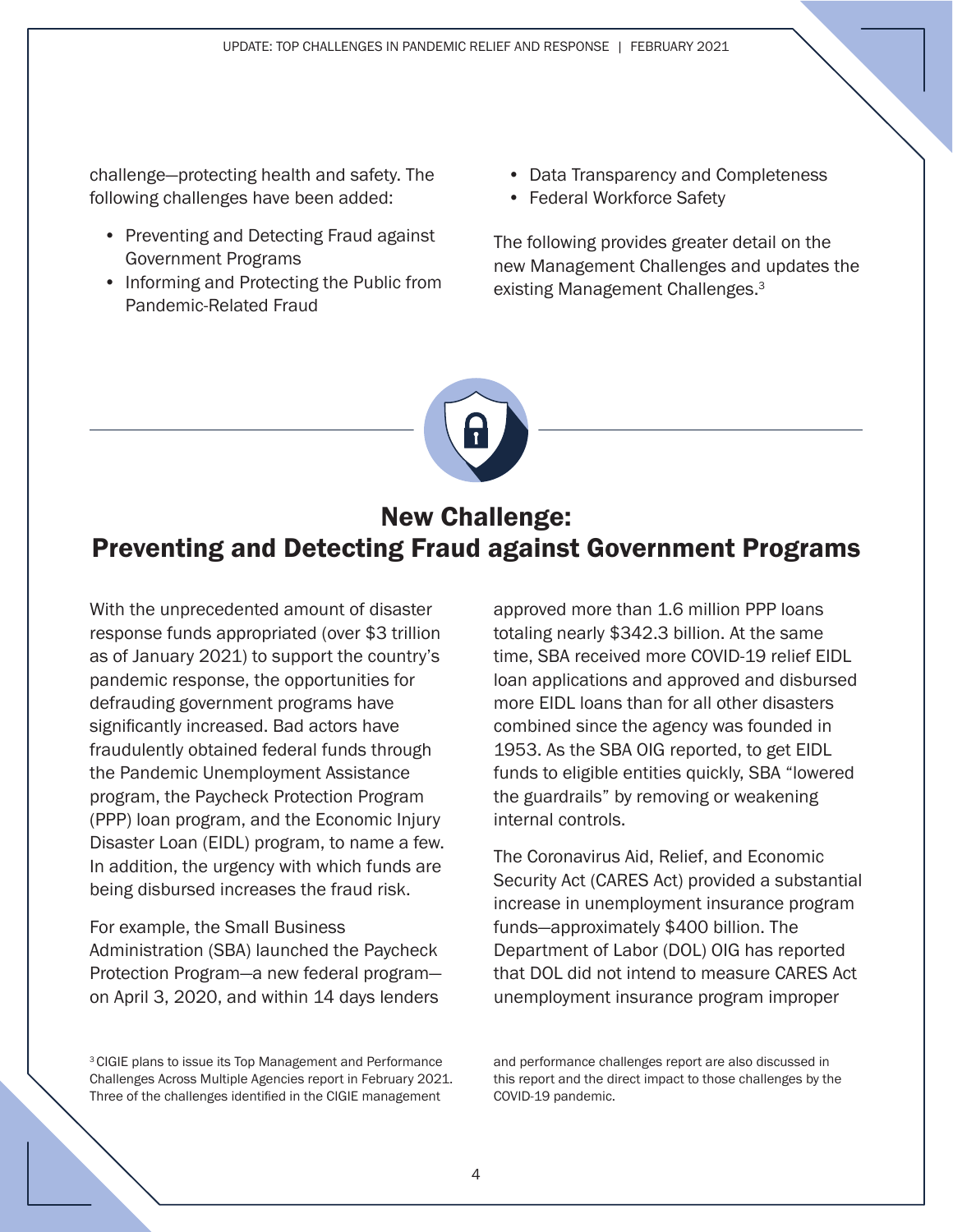payments because department management considered the funding an episodic, temporary program.

Federal managers have primary responsibility for reducing fraud risks and ensuring program integrity. However, the Government Accountability Office has reported that federal managers, in a post-disaster environment like a global pandemic, have a higher risk tolerance for making payments to potentially fraudulent applicants if the managers assess that the individual has been more negatively impacted than other individuals. The Office of Management and Budget (OMB) reminded agencies in its implementation guidance for COVID-19 funding, [M-20-21,](https://www.whitehouse.gov/wp-content/uploads/2020/04/Implementation-Guidance-for-Supplemental-Funding-Provided-in-Response.pdf) of management's responsibility for "balancing the need for expediency with steps to mitigate risk of fraud, waste, abuse and improper payments"

When fraud risks can be identified and mitigated, agencies may be able to improve fraud prevention, detection, and response. As such, to help programs detect and prevent fraud, the Fraud Reduction and Data Analytics Act requires federal agencies to complete fraud risk assessments.

OIG oversight work to date has identified two primary fraud risks associated with the administration of pandemic response funds: self-certification of eligibility and lack of due diligence by the agencies into applicants.

**Self-certification.** Self-certification occurs when the individual completing the application certifies that the information provided is

accurate. Work completed by the OIGs at the DOL and SBA found that self-certification served as the sole or a significant control for pandemic response programs that facilitated billions of taxpayer dollars to be disbursed improperly. Specifically, DOL OIG previously identified self-certification as a top fraud vulnerability for the pandemic unemployment assistance program, putting \$26 billion4 in taxpayer funds at a higher risk of fraud and improper payment. Relying solely on self-certification to demonstrate applicants' eligibility created a high fraud risk vulnerability, evidenced by numerous publicly announced investigations involving high-dollar loan fraud and multi-victim identity theft schemes.

Lack of Due Diligence into Applicants. In an effort to increase the speed of disbursing relief funding, federal agencies and banks did not conduct full due diligence checks to ensure that the information, such as social security numbers or business registration date, submitted by applicants were correct. An analysis of virtually every PPP loan fraud investigation shows the same pattern: the defendants submitted false business records, payroll documents, or tax records to lenders in an attempt to fraudulently obtain the loans. In certain instances, the false records contained business formation dates that made the businesses eligible when, in fact, the businesses were formed after the eligibility date. As of December 2020, the Department of Justice had initiated 66 criminal fraud investigations involving over \$250 million in PPP loans.

improper payment rate continues above 10 percent, at least \$26 billion in expanded unemployment benefits could be paid improperly.

<sup>4</sup> DOL OIG has previously estimated an improper payment rate of 10 percent for unemployment insurance programs. Under the CARES Act, the Department of Labor received \$260 billion to expand unemployment insurance benefits. Assuming the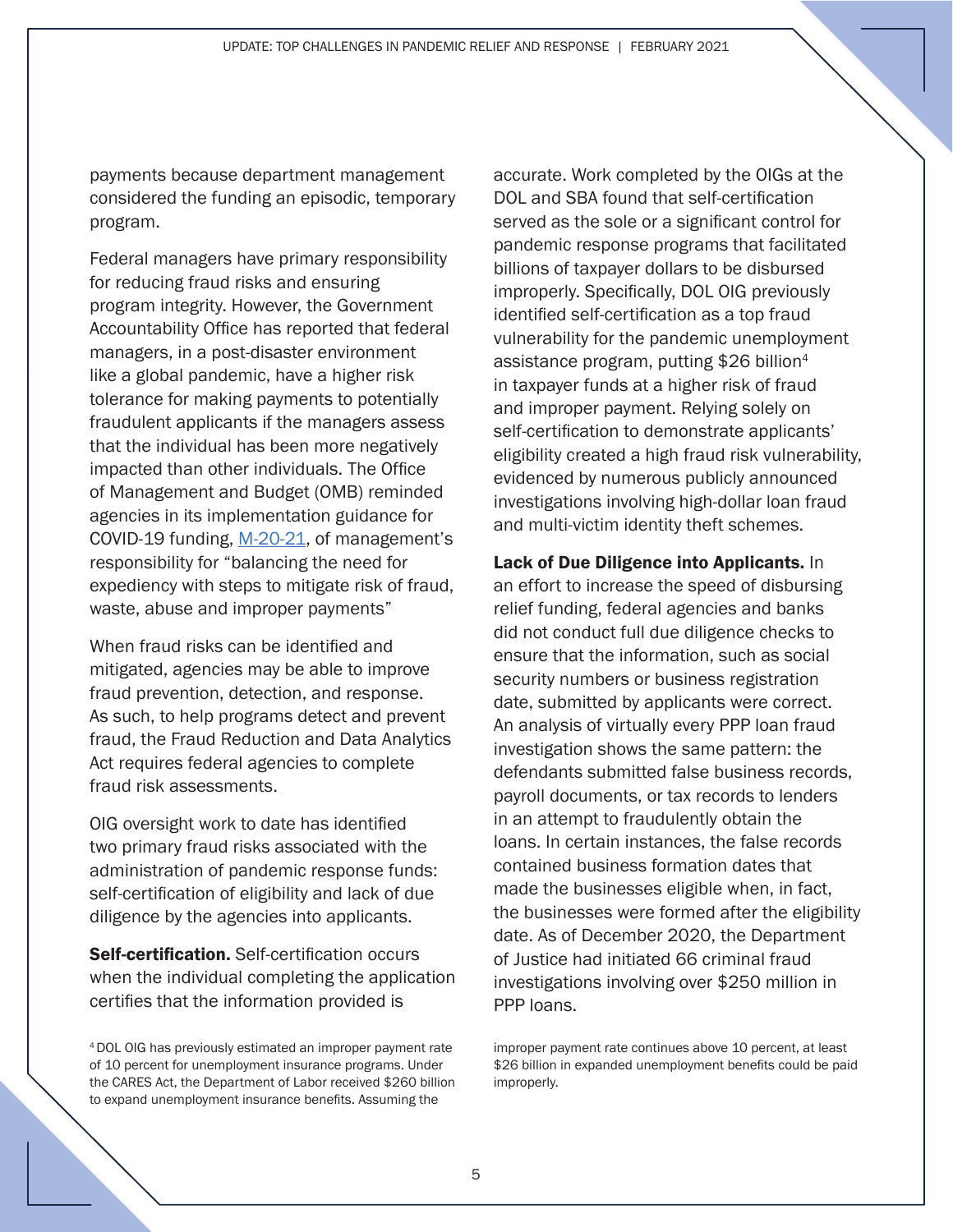<span id="page-5-0"></span>While the PRAC recognizes the need to disperse funds quickly, it is imperative that federal agencies put in place better controls to safeguard taxpayer dollars and prevent improper payments. Failing to heed the lessons learned in the implementation of the CARES Act will result in increased fraud and more dollars diverted from those desperately awaiting economic relief. Congress strengthened some controls for the unemployment assistance program in the

December 2020 coronavirus supplemental appropriations.5 However, additional oversight work needs to be conducted to determine the effectiveness of these controls.

**Related Oversight Products. Visit our** website, PandemicOversight.gov, for a list of all [products](https://www.pandemicoversight.gov/oversight/reports) related to fraud prevention and detection as well as fraud [resources](https://www.pandemicoversight.gov/faq-resources/resources) related to pandemic response.



# New Challenge: Informing and Protecting the Public from Pandemic-Related Fraud

Not only has the amount of fraud against the government increased during the pandemic, but Americans are being targeted in greater numbers by dishonest people taking advantage of the crisis to harm individuals and businesses through scams and harassment. Various federal agencies are tasked with appropriately informing and protecting the public about pandemic-related fraud and scam attempts, as well as helping them to understand how and when to file a complaint.

5 The Continued Assistance for Unemployed Workers Act of 2020—which is part of the Consolidated Appropriations Act, 2021—strengthened internal controls for pandemic unemployment assistance program extension, requiring individuals to provide documents substantiating employment

Protecting Identities. With numerous data- system breaches in the last few years, identity theft is on the rise and has been exploited by bad actors to obtain pandemic response funds, such as unemployment insurance benefits, PPP loans, and EIDLs. For example, on December 16, 2020, a woman pleaded [guilty](https://www.justice.gov/usao-cdca/pr/menifee-woman-pleads-guilty-federal-criminal-charge-fraudulently-obtaining-over-500000) to a federal criminal charge for fraudulently obtaining more than \$500,000 in pandemic-related unemployment benefits through the use of stolen personal identifiable

or self-employment status and to recertify eligibility every week as well as requiring states to have procedures to verify the identity of applicants to the extent reasonable and applicable.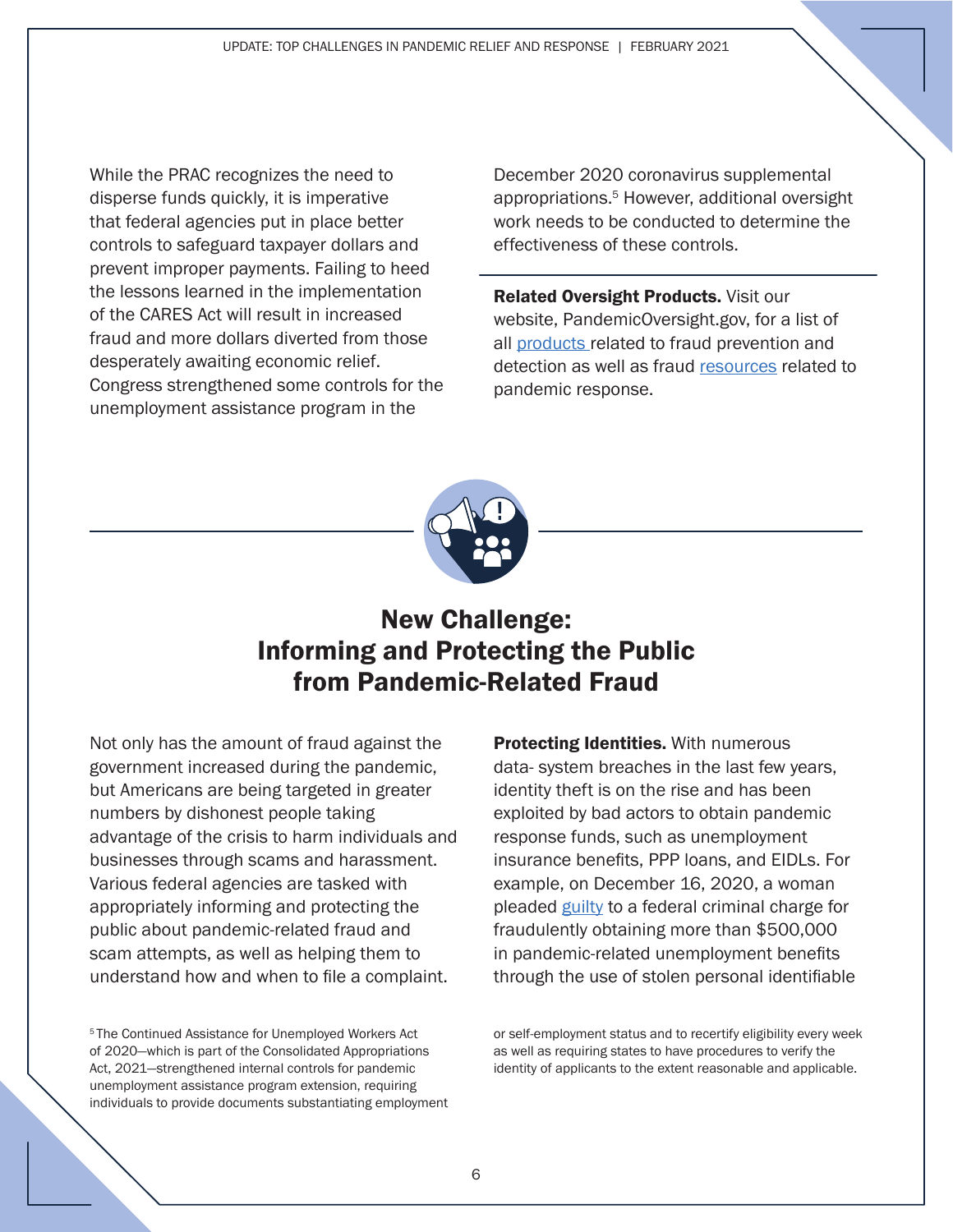information, such as dates of birth and social security numbers. The woman had purchased personally identifiable information on the dark web and watched YouTube videos that provided instructions on how to commit unemployment insurance fraud in California.

Protecting Patients. During the pandemic, it is especially critical that Americans have access to medical care and understand the best and safest way to get care. However, fraud alerts issued by OIGs and law enforcement entities highlight numerous fraud schemes that target patients and health care beneficiaries. For example, some medical labs targeted retirement communities claiming to offer COVID-19 tests, only obtained blood samples, and then, falsely billed health care programs for their services.<sup>6</sup> In another example, fraudsters hacked social media accounts to obtain individuals' personal information and personal health information in order to commit medical insurance fraud.<sup>7</sup>

**Protecting Consumers. OIG oversight has** found that programs intended to help protect the public and consumers have been stressed by the increase in complaints received and the additional responsibilities associated with administering pandemic response-related programs. In addition, OIG work has continued to identify instances when unscrupulous actors have used misleading information for financial gain, such as enticing individuals and businesses to purchase defective or ineffective personal protective equipment or to pay for advanced access to the COVID-19 vaccine. For example, the Consumer Financial

Protection Bureau, which collects consumer complaints to help inform the agency's supervision activities for financial institutions, has experienced an increase in consumer complaints due to the pandemic and faces operational risk with respect to the timeliness of its response to those complaints.

#### Protecting Homeowners and Renters.

The CARES Act provided financial relief to homeowners and renters experiencing pandemic-related hardships, to include allowing forbearance of mortgage payments for up to 360 days and placing a 120 day moratorium on eviction filings. These protections were designed to alleviate the economic and public health consequences of homeowner and tenant displacement during the COVID-19 outbreak. The challenges in implementing these programs focus on ensuring that homeowners and renters are aware of their rights and relief options, and that servicers and landlords provide consistent and accurate information, including all available relief options.

In response to the increase in scams on the American public, Congress enacted the Combating Pandemic Scams Act of 2020 on December 17, 2020. The Act requires the Federal Trade Commission to develop and disseminate [information](https://www.ftc.gov/coronavirus) to the public about mail, telemarketing, and internet scams related to COVID-19, as expeditiously as possible. The Act requires the scam alerts to include information about the most common scams and how to report or file a complaint.

6 Department of Health and Human Services OIG, *[COVID-19](https://oig.hhs.gov/coronavirus/fraud-alert-covid19.asp?utm_source=web&utm_medium=web&utm_campaign=covid19-fraud-alert)  [Fraud Alert](https://oig.hhs.gov/coronavirus/fraud-alert-covid19.asp?utm_source=web&utm_medium=web&utm_campaign=covid19-fraud-alert)*, last updated on December 21, 2020.

7 Federal Bureau of Investigation (FBI), *[FBI Warns of Potential](https://www.fbi.gov/news/pressrel/press-releases/fbi-warns-of-potential-fraud-in-antibody-testing-for-covid-19)  [Fraud in Antibody Testing for COVID-19](https://www.fbi.gov/news/pressrel/press-releases/fbi-warns-of-potential-fraud-in-antibody-testing-for-covid-19)*, June 26, 2020.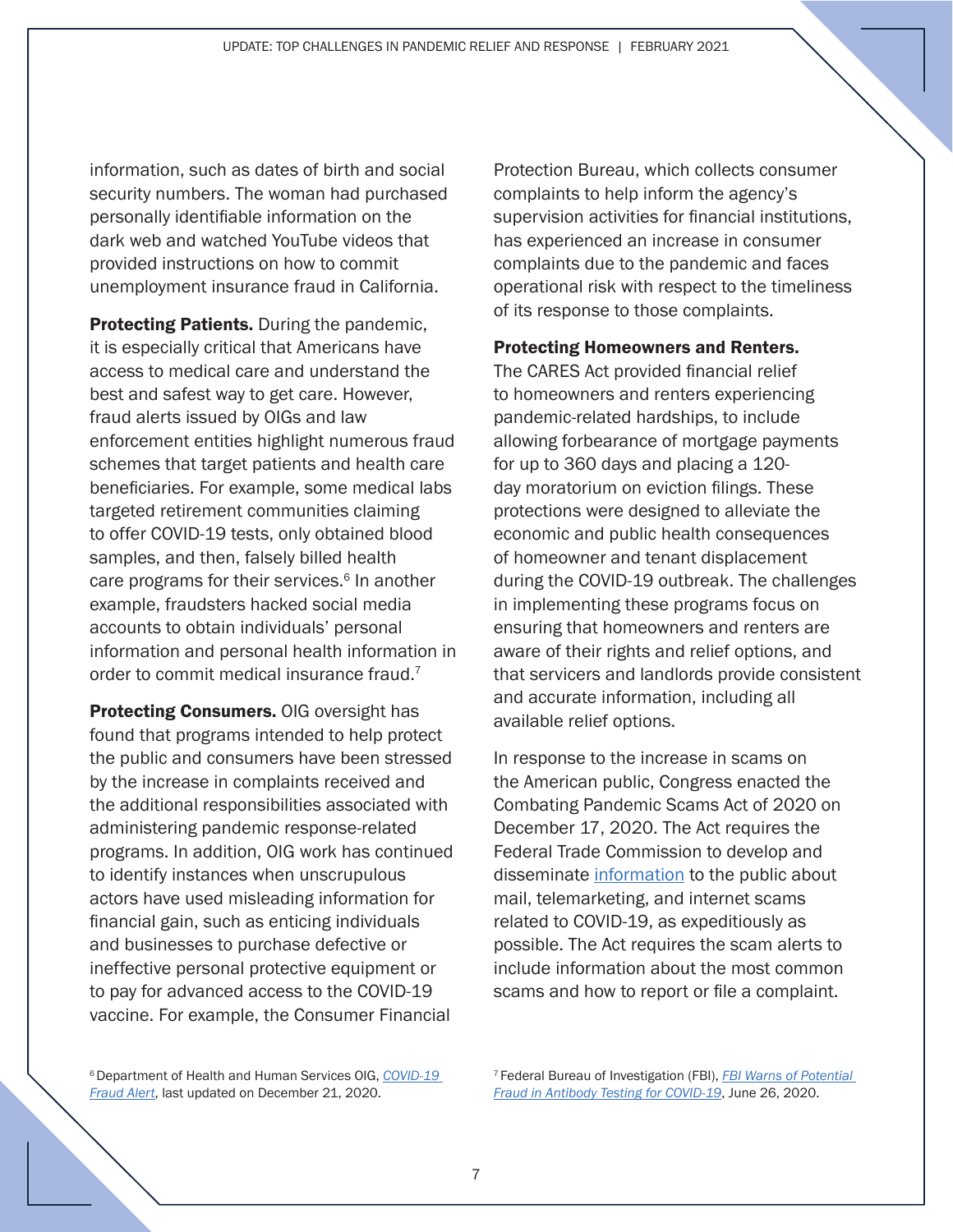UPDATE: TOP CHALLENGES IN PANDEMIC RELIEF AND RESPONSE | FEBRUARY 2021

<span id="page-7-0"></span>The issuance of timely fraud alerts and bulletins that are widely accessible to the public as well as proper processing of complaints about scams and harassment during the pandemic will be essential to informing and protecting the public from unscrupulous individuals or enterprises.

#### Related Oversight Products and Information.

OIG partners and the PRAC continue to release fraud alerts and fraud bulletins to help educate individuals and businesses. these alerts can be found on our [website](https://www.pandemicoversight.gov/faq-resources/resources), PandemicOversight.gov. In addition, a list of all oversight products related to informing and protecting the public from fraud can be found on our Reports Library [website.](https://www.pandemicoversight.gov/oversight/reports?f%5B0%5D=report_type_taxonomy%3A76)



### New Challenge: Data Transparency and Completeness

Federal program management guidance highlights the need for and use of performance information data to help drive decision making and assess program effectiveness. OMB has released controller alerts<sup>8</sup> to encourage better data quality and controls, but gaps in pandemic-related data remain. Reports issued by OIGs from March through December 2020 and a PRAC [report,](https://www.pandemicoversight.gov/our-mission/publications-reports/gaps-in-cares-act-and-how-to-close-them) issued in November 2020 on data completeness and transparency gaps, find that policy makers, senior leaders, and program managers do not have access to all the data needed to inform program and funding decisions for their pandemic response programs. Specifically, the data completeness

<sup>8</sup>For example, OMB released *[Controller Alert: Award](https://www.treasury.gov/about/organizational-structure/ig/Audit%20Reports%20and%20Testimonies/CONTROLLER%20ALERT%20AUGUST%202020.pdf)  [Description Data Quality for Financial Assistance Awards](https://www.treasury.gov/about/organizational-structure/ig/Audit%20Reports%20and%20Testimonies/CONTROLLER%20ALERT%20AUGUST%202020.pdf)* on August 18, 2020 noting that it is particularly important for agencies to review the data controls they have in place for

and transparency report commissioned by the PRAC[—Transparency in Pandemic-Related](https://www.pandemicoversight.gov/our-mission/publications-reports/gaps-in-cares-act-and-how-to-close-them)  [Federal Spending: Report of Alignment and](https://www.pandemicoversight.gov/our-mission/publications-reports/gaps-in-cares-act-and-how-to-close-them)  [Gaps](https://www.pandemicoversight.gov/our-mission/publications-reports/gaps-in-cares-act-and-how-to-close-them)—confirmed that while existing data satisfies a substantial portion of the CARES Act transparency requirements for pandemic relief funds, 16 key gaps in existing data sources related to completeness, accuracy, and timeliness may impair the PRAC's ability to provide full transparency for all pandemicrelated spending. The report identified 13 actions to mitigate these gaps, ranging from relatively minor changes to more complex corrective actions that may require new policy, legislation, or information technology

providing transparent spending information to the public. These alerts are intended to provide information and are not official guidance.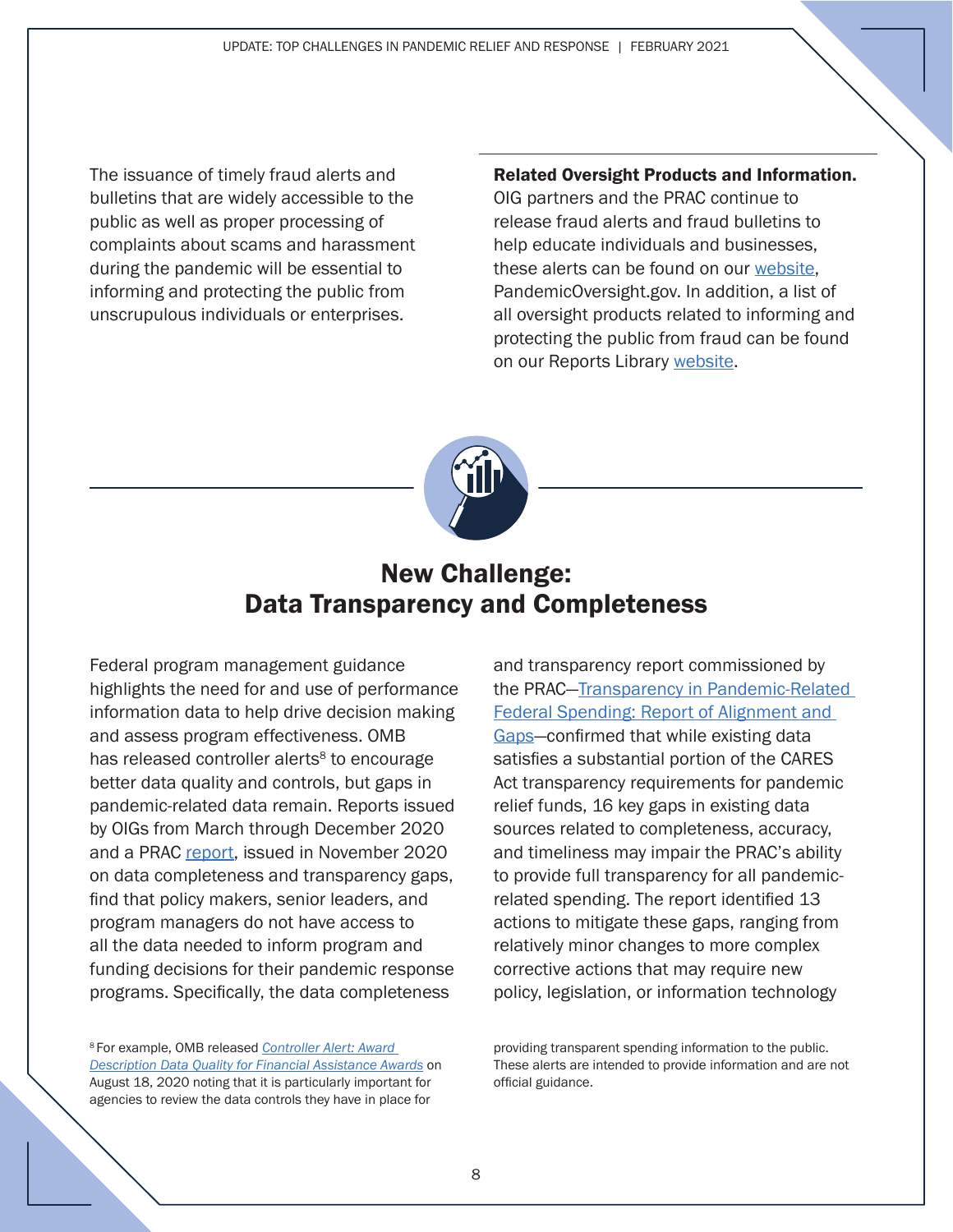(IT) system modifications. In addition, OIGs identified the following examples as areas of concern related to pandemic response data.

Limited Demographic Data for Pandemic **Response Programs.** The CARES Act requires that small business concerns in underserved and rural markets receive priority for PPP loans; however, the SBA OIG found that the SBA did not collect the required demographic data to determine if the loans went to the intended prioritized markets. In addition, while data collected by the Centers for Disease Control and Prevention suggests a disproportionate burden of COVID-19 cases, hospitalizations, and deaths among racial and ethnic minority groups, the Government Accountability Office identified gaps in this data.

Incomplete or Missing Coronavirus Relief **Fund Data.** The Department of the Treasury OIG identified challenges surrounding the completeness and transparency of the Coronavirus Relief Fund data submitted by its prime recipients.

Incomplete COVID-19 Testing Data for Select Federal Health Programs. PRAC's data report on COVID-19 testing for six federal health programs highlighted the importance of agencies having complete, timely, and accurate data to help ensure efficient testing and to detect gaps or vulnerabilities in their testing efforts. For example, a lack of data on test turnaround time raised questions about how the timeliness of processing tests affects patient care, program integrity, and oversight activities.

#### Inaccurate Pandemic Response Procurement

**Data.** The Department of the Interior OIG identified instances where purchase card and contract payments were erroneously recorded as using pandemic response funds, and \$10.5 million in procurements were not properly classified as pandemic response funds in the Federal Procurement Data System.

Delayed Data Matching and Controls. The Railroad Retirement Board OIG identified delayed data matching and a lack of internal controls at the Railroad Retirement Board related to CARES Act payments.

Without complete and accurate data, senior leaders and program managers are limited in their ability to make informed funding decisions, to determine if the pandemic response program is achieving its goals, and to make needed program adjustments. In addition, incomplete data limits the ability of federal programs to provide full transparency over pandemic response expenditures to the public.

#### Related Oversight Products.

PRAC, *[COVID-19 Testing Insights from Select](https://www.oversight.gov/sites/default/files/oig-reports/PRAC/Federal-COVID-19-Testing-Report.pdf)  [Federal Health Programs](https://www.oversight.gov/sites/default/files/oig-reports/PRAC/Federal-COVID-19-Testing-Report.pdf)*, January 14, 2021

SBA OIG, *[Inspection of SBA's Implementation](https://www.sba.gov/sites/default/files/2021-01/SBA%20OIG%20Report-21-07.pdf)  [of the Paycheck Protection Program](https://www.sba.gov/sites/default/files/2021-01/SBA%20OIG%20Report-21-07.pdf)*, 20-17, January 14, 2021

PRAC, *[MITRE Report: Transparency in](https://www.pandemicoversight.gov/sites/default/files/2020-11/Executive%20Summary%20and%20Cover%20Letter%20on%20Transparency%20in%20Pandemic-Related%20Federal%20Spending%2011-20.pdf)  [Pandemic-Related Federal Spending: Report](https://www.pandemicoversight.gov/sites/default/files/2020-11/Executive%20Summary%20and%20Cover%20Letter%20on%20Transparency%20in%20Pandemic-Related%20Federal%20Spending%2011-20.pdf)  [of Alignment and Gaps](https://www.pandemicoversight.gov/sites/default/files/2020-11/Executive%20Summary%20and%20Cover%20Letter%20on%20Transparency%20in%20Pandemic-Related%20Federal%20Spending%2011-20.pdf)*, November 19, 2020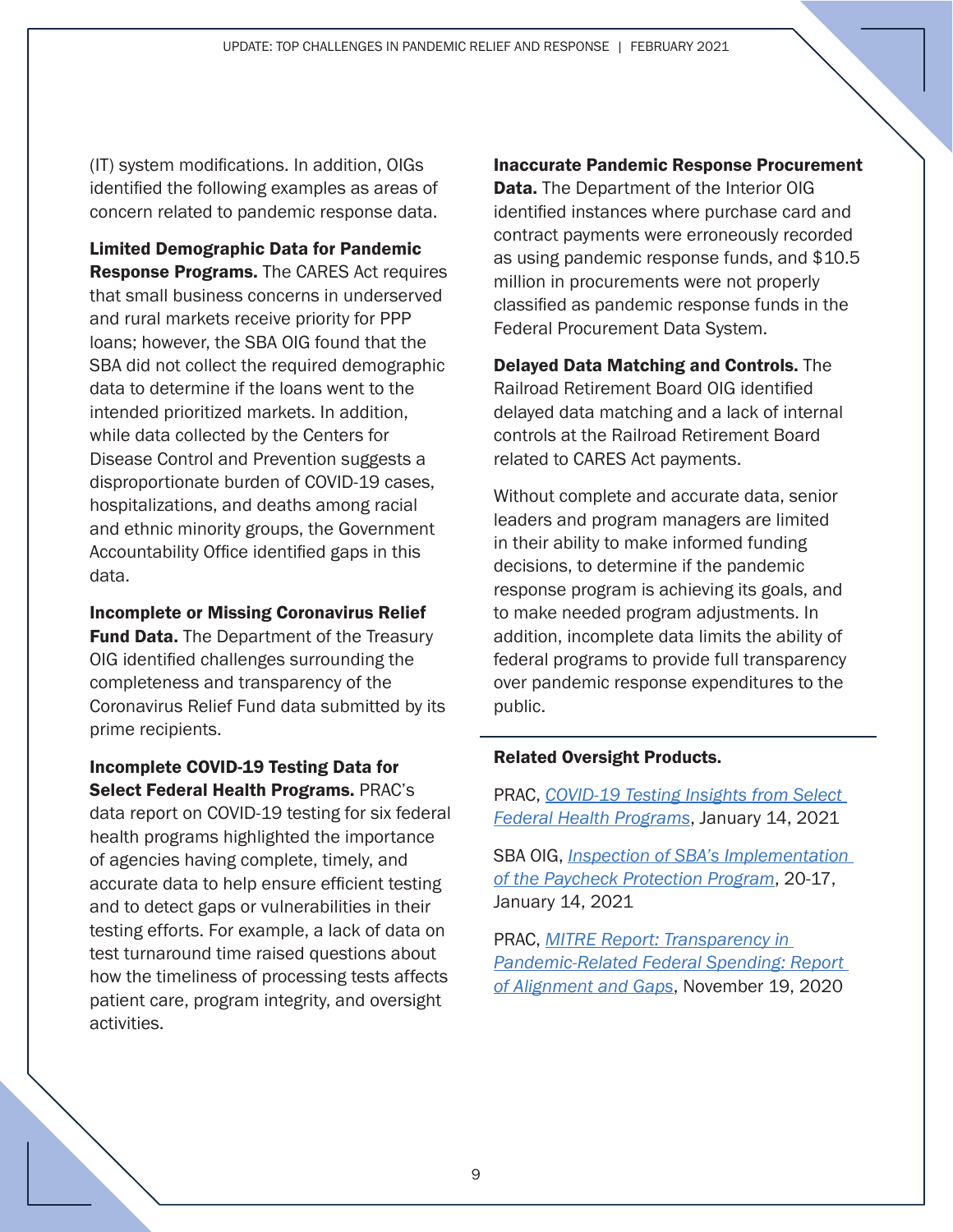<span id="page-9-0"></span>Government Accountability Office, *[COVID-19:](https://www.gao.gov/reports/GAO-20-701/)  [Federal Efforts Could Be Strengthened by](https://www.gao.gov/reports/GAO-20-701/)  [Timely and Concerted Actions](https://www.gao.gov/reports/GAO-20-701/)*, GAO-20-701, September 21, 2020.

For a list of all Data Completeness and Transparency related products, visit our Reports Library [website](https://www.pandemicoversight.gov/oversight/reports?f%5B0%5D=report_type_taxonomy%3A76).



### New Challenge: Federal Workforce Safety

Federal offices have remained open with limited in-person operations throughout the pandemic and have been reopening at different rates based upon the type of emergency or essential work activities completed by the agency, such as intelligence oversight and food inspections, as well as local environments and infection rates. With the approval of the COVID-19 vaccines $9$ and the subsequent rollout to the public, it is anticipated that more federal offices will begin their reopening phases and expand the number of employees allowed in their buildings.

For those offices that maintained in-person operations during the pandemic, OIGs identified best practices for federal workforce safety that included:

• Work "neighborhoods" within a facility to reduce exposure between work units.

<sup>9</sup>The first COVID-19 vaccination was administered in the United States on December 14, 2020.

- Regular, clear communication from senior leaders about changes or updates to agency guidance and agency operational plans.
- Critical information available to staff in a centralized manner.
- Use of personal protective equipment. •
- COVID-19 screening prior to entry.

#### CLEAR COMMUNICATION

From Senior Leaders about Changes or Key Updates Identified as a Best Practice

However, many federal agencies have faced challenges implementing reopening procedures. For example, the General Services Administration's Public Building Services did not consistently receive timely notice of COVID-19 incidents from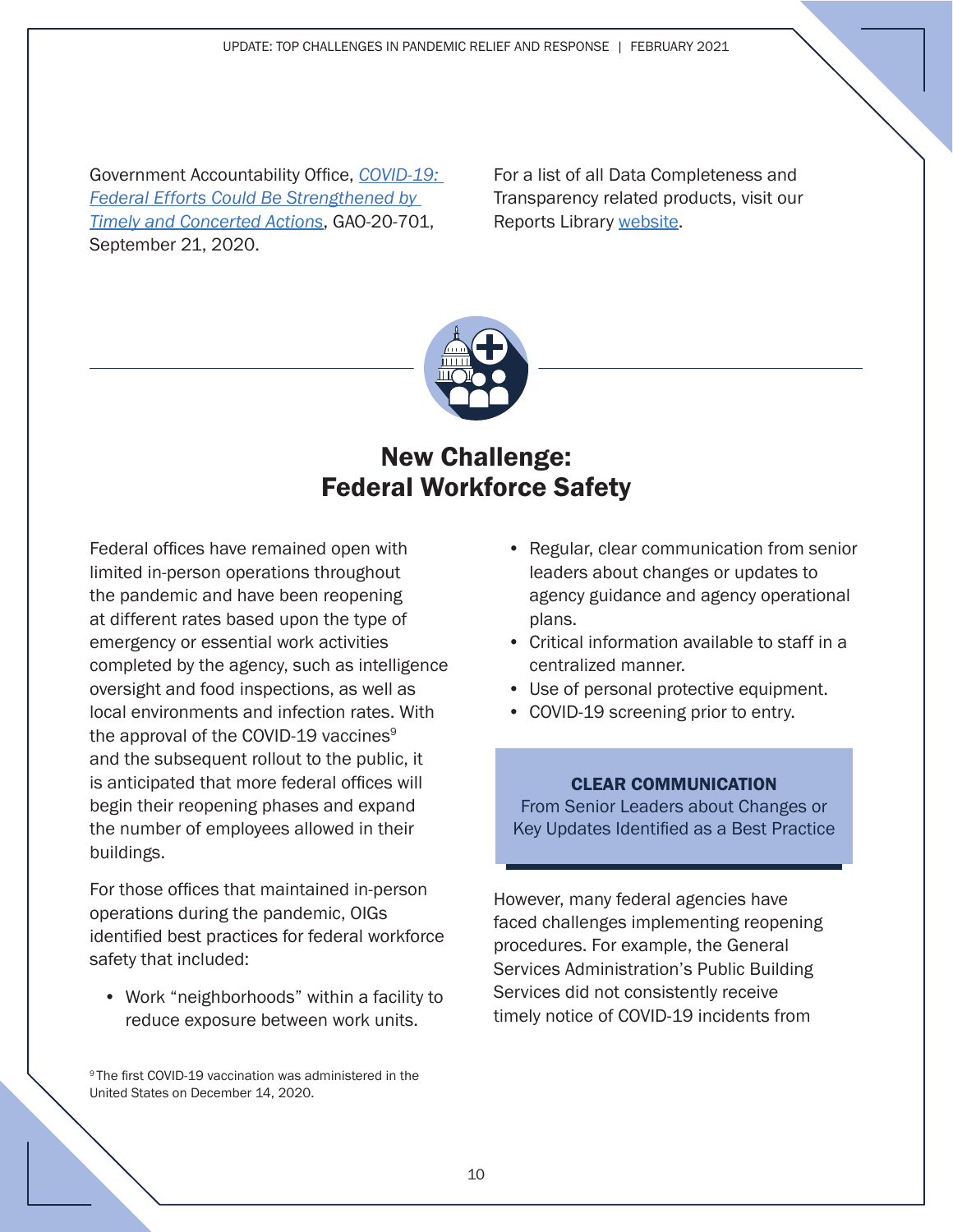building occupants and did not consistently provide timely notification of confirmed COVID-19 cases. In addition, because Public Building Services does not have a standard inspection process for COVID-19 cleaning and disinfection services, it does not have assurance that contractors are cleaning and disinfecting employee workspace. In addition, work completed by OIGs found differing guidance and implementation of policies related to facial coverings; personal protective equipment; social distancing; cleaning and disinfecting; contact tracing programs; and employee health screenings at federal agencies. In addition, one OIG found that the agency's plans did not address antiretaliation for raising health-related concerns with management, as recommended under the DOL's Occupational Safety and Health Administration [guidance](https://www.osha.gov/Publications/OSHA3990.pdf).

As federal agencies make plans for returning to in-person work, they will continue to face challenges in ensuring a safe environment and healthy workforces during the pandemic. Clear communication with employees and incorporation of guidance from the [Centers](https://www.cdc.gov/coronavirus/2019-ncov/community/workplaces-businesses/index.html)  [for Disease Control and Prevention](https://www.cdc.gov/coronavirus/2019-ncov/community/workplaces-businesses/index.html) and from the [Occupational Safety and Health](https://www.osha.gov/Publications/OSHA3990.pdf) [Administration](https://www.osha.gov/Publications/OSHA3990.pdf), coupled with concepts from the [Return to Workplace Strategy Book—](https://www.gsa.gov/cdnstatic/2020909-GSA-Strategy%20Book-20_508%20Compliant.pdf)issued by the General Services Administration in September 2020, and best practices identified by other federal agencies, will help to mitigate risks to employee safety.

The Executive Order signed on January 20, 2021, and the corresponding OMB memo (M-21-15) required masks and distancing consistent with current Centers for Disease Control and Prevention guidance in all federal buildings, and created the Safer Federal Workforce Task Force to provide ongoing guidance to the heads of agencies on the safety of the federal workforce and continuity of operations during the COIVD-19 pandemic. Federal agency compliance with the order and memo guidance will need to be assessed through future oversight work.

#### Related Oversight Products.

Department of Defense OIG, *[Audit of the](https://www.oversight.gov/sites/default/files/oig-reports/DODIG-2021-036.pdf)  Disinfection of Department of Defense [Facilities in Response to the Coronavirus](https://www.oversight.gov/sites/default/files/oig-reports/DODIG-2021-036.pdf)  [Disease–2019](https://www.oversight.gov/sites/default/files/oig-reports/DODIG-2021-036.pdf)*, DODIG-2021-036, December 18, 2020

Environmental Protection Agency OIG, *[EPA's](https://www.epa.gov/sites/production/files/2020-11/documents/_epaoig_20201130-21-e-0030-report.pdf)  Initial Plans for Returning to the Office [Incorporate CDC Guidance but Differ by](https://www.epa.gov/sites/production/files/2020-11/documents/_epaoig_20201130-21-e-0030-report.pdf)  [Location](https://www.epa.gov/sites/production/files/2020-11/documents/_epaoig_20201130-21-e-0030-report.pdf)*, 21-E-0030, November 30, 2020

U.S. Postal Service OIG, *[Employee Safety-](https://www.uspsoig.gov/sites/default/files/document-library-files/2020/20-259-R21.pdf)[Postal Service COVID-19 Response](https://www.uspsoig.gov/sites/default/files/document-library-files/2020/20-259-R21.pdf)*, 20-259- R21, November 20, 2020

National Reconnaissance Office OIG, *Final Report: Evaluation of the National [Reconnaissance Office's COVID-19 Pandemic](https://www.oversight.gov/sites/default/files/oig-reports/2020-003%20NRO%20OIG%20Pandemic%20Response%20Review%20Report.pdf)  [Response](https://www.oversight.gov/sites/default/files/oig-reports/2020-003%20NRO%20OIG%20Pandemic%20Response%20Review%20Report.pdf)*, October 13, 2020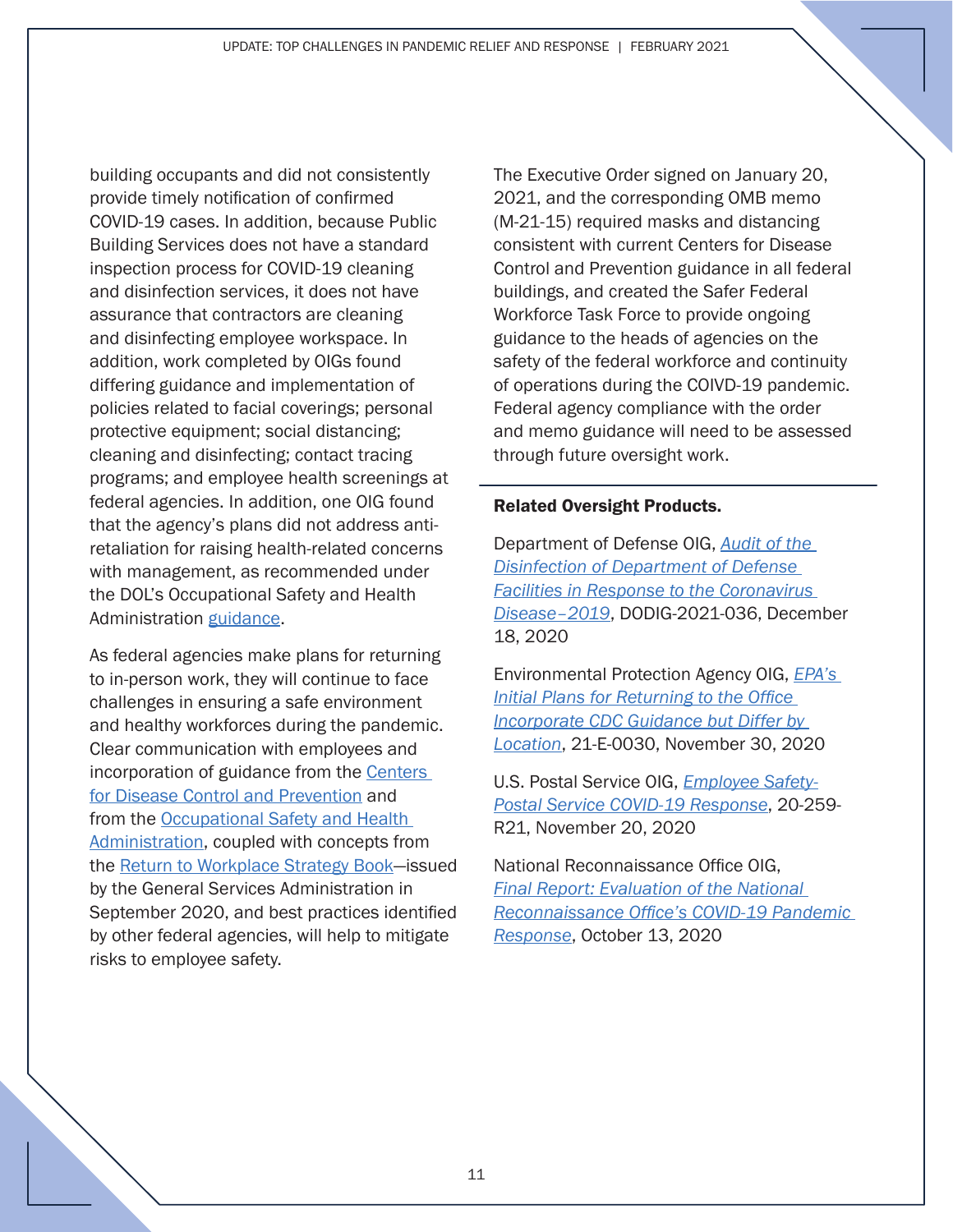UPDATE: TOP CHALLENGES IN PANDEMIC RELIEF AND RESPONSE | FEBRUARY 2021

Department of the Interior OIG, *[CARES](https://www.doioig.gov/sites/doioig.gov/files/DOIOIGCaresAct_BSEEInspectionsCOVID-19_092120.pdf)  Act Flash Report: The Bureau of Safety [and Environmental Enforcement's Safety](https://www.doioig.gov/sites/doioig.gov/files/DOIOIGCaresAct_BSEEInspectionsCOVID-19_092120.pdf) Inspection Program COVID-19 Response*, 2020-CR-047, September 21, 2020

General Services Administration OIG, *[Alert](https://www.oversight.gov/sites/default/files/oig-reports/A201018%20-2%20Final%20Alert%20Memo%20-%20COVID-19%20Communication%20and%20Cleaning.pdf)  [Memorandum: Concerns Regarding PBS's](https://www.oversight.gov/sites/default/files/oig-reports/A201018%20-2%20Final%20Alert%20Memo%20-%20COVID-19%20Communication%20and%20Cleaning.pdf)* 

*[Communication and Cleaning Procedures](https://www.oversight.gov/sites/default/files/oig-reports/A201018%20-2%20Final%20Alert%20Memo%20-%20COVID-19%20Communication%20and%20Cleaning.pdf)  for Coronavirus Disease 2019 (COVID-19) [Exposures](https://www.oversight.gov/sites/default/files/oig-reports/A201018%20-2%20Final%20Alert%20Memo%20-%20COVID-19%20Communication%20and%20Cleaning.pdf)*, A201018-2, September 3, 2020

For a list of all products related to federal workforce safety, visit our Reports Library [website.](https://www.pandemicoversight.gov/oversight/reports?f%5B0%5D=management_challenges%3AFederal%20Workforce%20Safety&f%5B1%5D=report_type_taxonomy%3A76)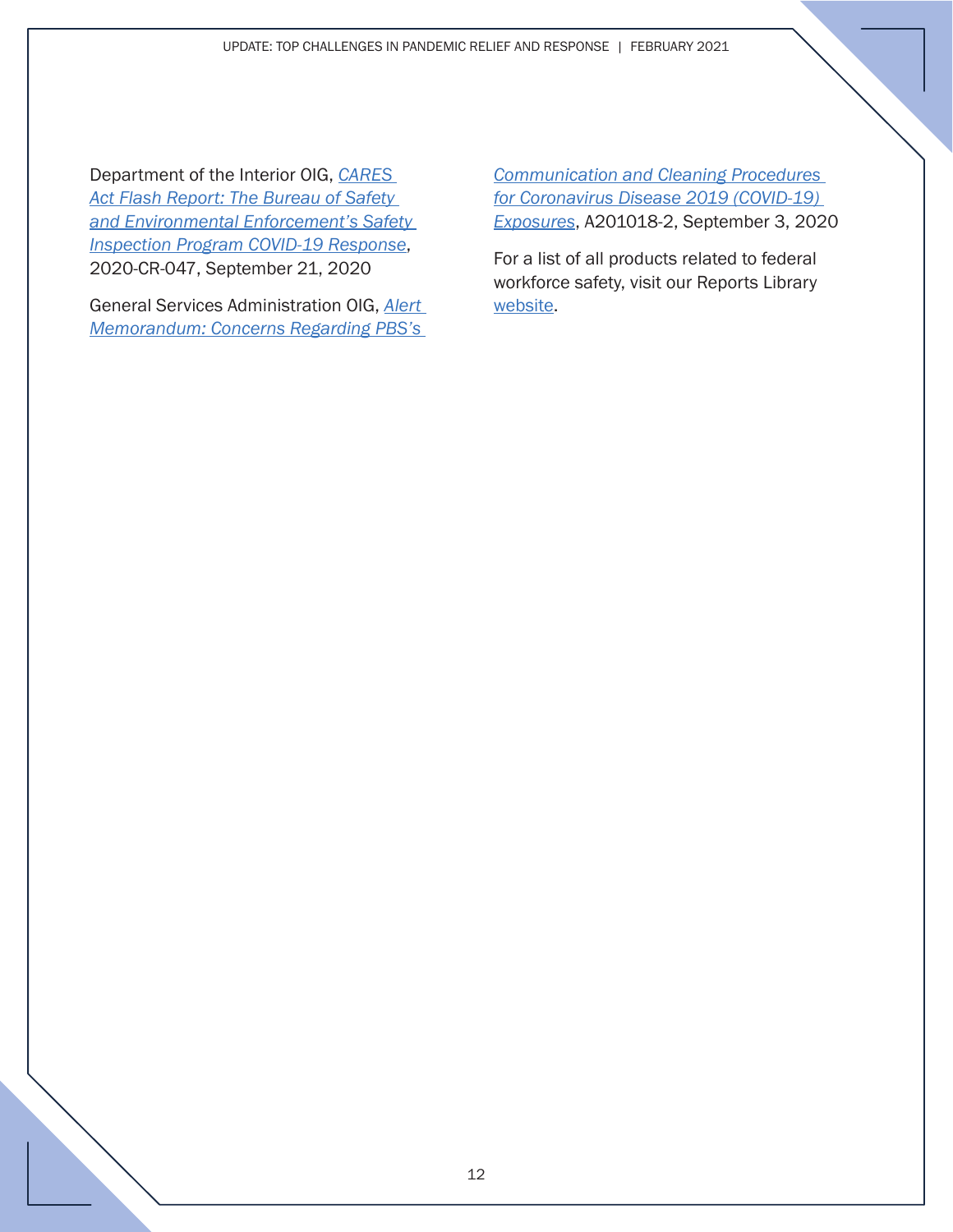## Updates to Previously Identified Challenges

<span id="page-12-0"></span>The PRAC identified the following four management challenges in its first management challenges report, issued in June 2020. This update provides a brief description

of those challenges. For a more detailed explanation of each challenge, see [Top](https://www.oversight.gov/sites/default/files/oig-reports/Top%20Challenges%20Facing%20Federal%20Agencies%20-%20COVID-19%20Emergency%20Relief%20and%20Response%20Efforts_1.pdf)  [Challenges Facing Federal Agencies: COVID-19](https://www.oversight.gov/sites/default/files/oig-reports/Top%20Challenges%20Facing%20Federal%20Agencies%20-%20COVID-19%20Emergency%20Relief%20and%20Response%20Efforts_1.pdf)  [Emergency Relief and Response Efforts.](https://www.oversight.gov/sites/default/files/oig-reports/Top%20Challenges%20Facing%20Federal%20Agencies%20-%20COVID-19%20Emergency%20Relief%20and%20Response%20Efforts_1.pdf)



### Challenge: Financial Management of Relief Funding

Even in non-pandemic times, financial management controls and proper oversight of government contracts pose a challenge to federal agencies and programs. The substantial increase in funding for certain programs and an expedited timetable for the distribution of CARES Act and other pandemic-related funds heightens the risks. Since the pandemic began in March 2020, OIGs have found that payments have been made without the appropriate checks and controls in place to verify the expenditures. In addition, OIGs have identified contracts that have been noncompetitively awarded due to the exigent circumstances, contracts that pose potential conflicts of interest, and contractors that have not delivered products (such as cleaning supplies) by the specified due dates.

Further, federal agencies may face challenges maintaining their current capabilities while balancing their commitments to contractors who are unable to fulfill existing requirements due to COVID-19 restrictions. As the pandemic continues, federal agencies must continue to ensure they get what they pay for in their

pandemic responserelated contracts as well as guard against fraud and improper payments.

**\$22.8 BILLION** Pandemic-Related **Contracts** 

**Related Oversight Products.** For a list of all Financial Management of Relief Funding related products, visit our Reports Library [website](https://www.pandemicoversight.gov/oversight/reports?f%5B0%5D=management_challenges%3AFinancial%20Management%20of%20Relief%20Funding&f%5B1%5D=report_type_taxonomy%3A76). 10

<sup>10</sup> The top management challenges report to be issued by CIGIE—Top Management and Performance Challenges Facing

Multiple Federal Agencies—identified Financial Management as a top challenge for the federal government.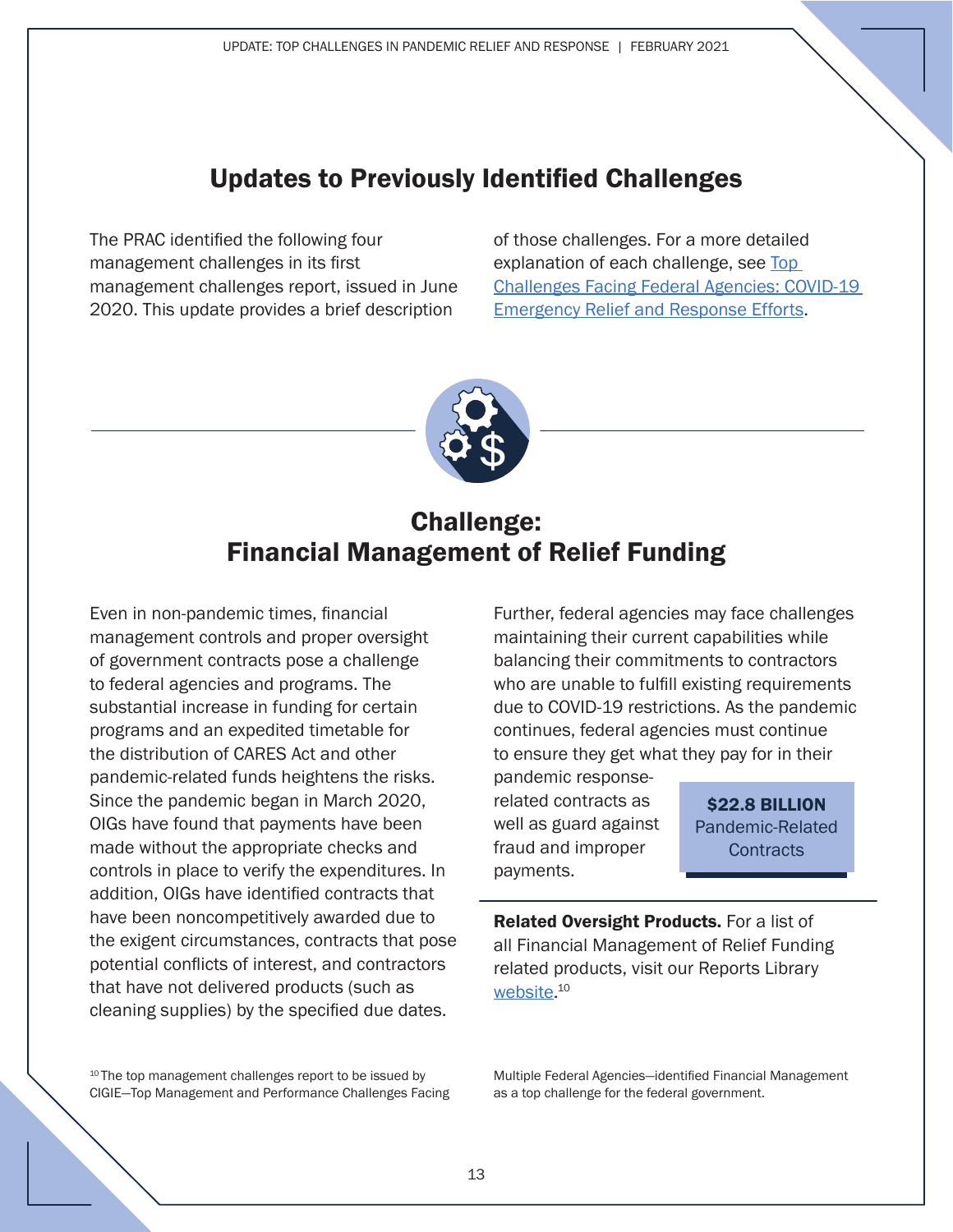

# <span id="page-13-0"></span>Challenge: Grants and Guaranteed Loan Management

The CARES Act and related legislation rely on grants and loans to distribute assistance to state and local governments, individuals, businesses, and other entities impacted by the pandemic. Like the challenges in financial management, the substantial increases in funding for grants under the CARES Act and related legislation heighten the existing challenges agencies face in processing and monitoring these payments, and in assessing their success. Adding to these challenges, OMB issued multiple guidance documents authorizing temporary spending flexibilities for pandemic funding that greatly expanded the allowable uses of grant funds. Key areas

**\$117.9 BILLION** Pandemic-Related Federal Assistance of concern cited by OIGs included overseeing the use of grant funds, obtaining timely

and accurate financial and performance information from grantees, and assessing performance to ensure that grants achieve intended results.

For example, one OIG had concerns about grantees' capacity to manage and spend pandemic funds in a timely manner, as intended, and found that some of the pandemic response funds had been awarded to recipients previously designated as "slow spenders." Another OIG found that the increase in pandemic funds represents a considerable addition to normal grant

administration and oversight responsibilities. The OIG found that effective monitoring

\$548 BILLION Pandemic-Related Guaranteed Loans

and oversight will remain a challenge in the months and years to come.

In addition, unprecedented challenges have been interwoven with the administration of guaranteed loans authorized under the CARES Act, like the PPP and the EIDL program, with the SBA attempting to balance prompt economic relief with ensuring that the funds went to the intended beneficiaries. As a result, the SBA OIG identified potentially fraudulent loans made to applications with differences in bank account numbers, duplicate information, or ineligible business registration dates.

**Related Oversight Products.** For a list of all Grants and Guaranteed Loan Management related products, visit our Reports Library <u>website</u>.11

<sup>11</sup> Similarly, the top management challenges report to be issued by CIGIE—Top Management and Performance

Challenges Facing Multiple Federal Agencies—identified Grant Management as a top challenge for the federal government.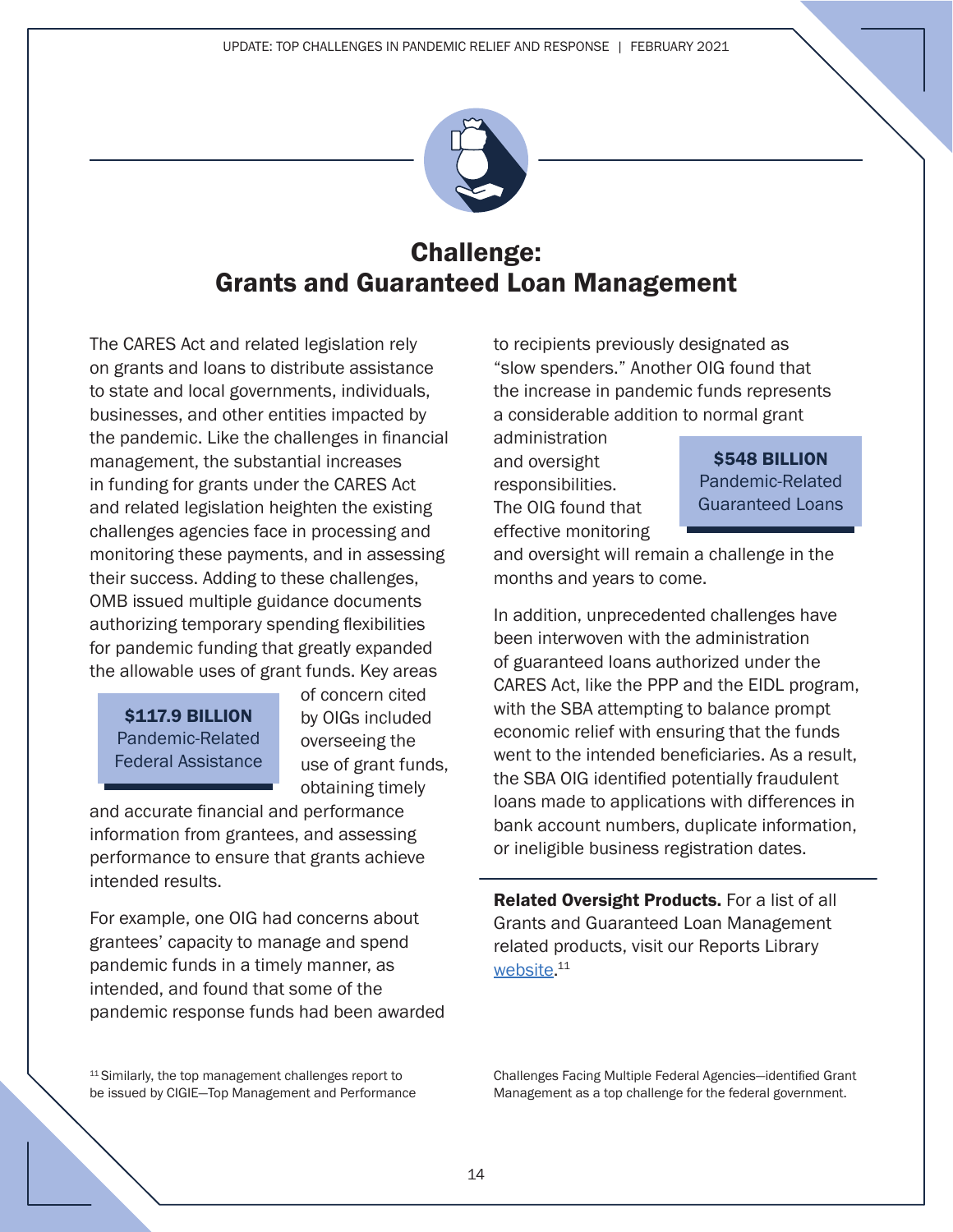

# Challenge: IT Security and Management

98% Total Workforce Teleworking at One Federal Agency

<span id="page-14-0"></span>When federal agencies began implementing OMB's March 2020 guidance on maximum telework flexibilities, IT staff and systems faced increased demands to ensure networks could support large numbers of employees working remotely and provide reliable, stable ways to communicate and access critical applications and data. These issues remain a significant challenge and are impacted by (1) widespread

reliance on maximum telework to continue agency operations during the pandemic, which has strained agency networks and shifted IT resources, and (2) additional opportunities and targets for cyber attacks created by remote

access to networks and increased online financial activity. For example, multiple alerts $12$ were issued in 2020 about an increase in cybersecurity risks during the pandemic, including attacks to obtain personal health information and pandemic loan-related information.

Public health systems maintained by the Department of Health and Human Services, its partners and grantees are subject to an increasing number of cybersecurity threats, including a larger, distributed denial-of-service attack that persisted for weeks during 2020.

In addition, federal agencies and banks need to ensure that pandemic-loan related information is secure because financial institutions can be subject to cybersecurity

> threats at a rate of 300 times more than most other businesses.<sup>13</sup>

While some OIGs have found that federal agencies have experienced challenges related to IT security and management,

other federal agencies have been able to successfully provide vital functions to the public, such as the Department of Veterans Affairs taking important steps to transition the Veterans Crisis Line to telework-based operations over the course of six weeks.<sup>14</sup>

Related Oversight Products. For a list of all IT Security and Management related products, visit our Reports Library [website.](https://www.pandemicoversight.gov/oversight/reports?f%5B0%5D=management_challenges%3AIT%20Management%20and%20Security&f%5B1%5D=report_type_taxonomy%3A76)<sup>15</sup>

<sup>12</sup> Department of Homeland Security Alert, *[COVID-19 Exploited](https://us-cert.cisa.gov/ncas/alerts/aa20-099a)  [by Malicious Cyber Actors](https://us-cert.cisa.gov/ncas/alerts/aa20-099a)*, April 08, 2020; and FBI, *[FBI](https://www.fbi.gov/news/pressrel/press-releases/fbi-anticipates-rise-in-business-email-compromise-schemes-related-to-the-covid-19-pandemic)  [Anticipates Rise in Business Email Compromise Schemes](https://www.fbi.gov/news/pressrel/press-releases/fbi-anticipates-rise-in-business-email-compromise-schemes-related-to-the-covid-19-pandemic)  [Related to the COVID-19 Pandemic](https://www.fbi.gov/news/pressrel/press-releases/fbi-anticipates-rise-in-business-email-compromise-schemes-related-to-the-covid-19-pandemic)*, April 6, 2020.

<sup>13</sup> Federal Reserve Bank of New York Staff Report, *[Cyber](https://www.newyorkfed.org/medialibrary/media/research/staff_reports/sr909.pdf)  [Risk and the U.S. Financial System: A Pre-Mortem Analysis](https://www.newyorkfed.org/medialibrary/media/research/staff_reports/sr909.pdf)*, January 2020.

<sup>14</sup> Department of Veterans Affairs OIG, *[Veterans Crisis Line](https://www.va.gov/oig/pubs/VAOIG-20-02830-05.pdf) [Challenges, Contingency Plans, and Successes During the](https://www.va.gov/oig/pubs/VAOIG-20-02830-05.pdf)  [COVID-19 Pandemic](https://www.va.gov/oig/pubs/VAOIG-20-02830-05.pdf)*, 20-02830-05, October 28, 2020.

<sup>&</sup>lt;sup>15</sup> The top management challenges report to be issued by CIGIE—Top Management and Performance Challenges Facing Multiple Federal Agencies—identified Information Technology Security and Management as a top challenge for the federal government.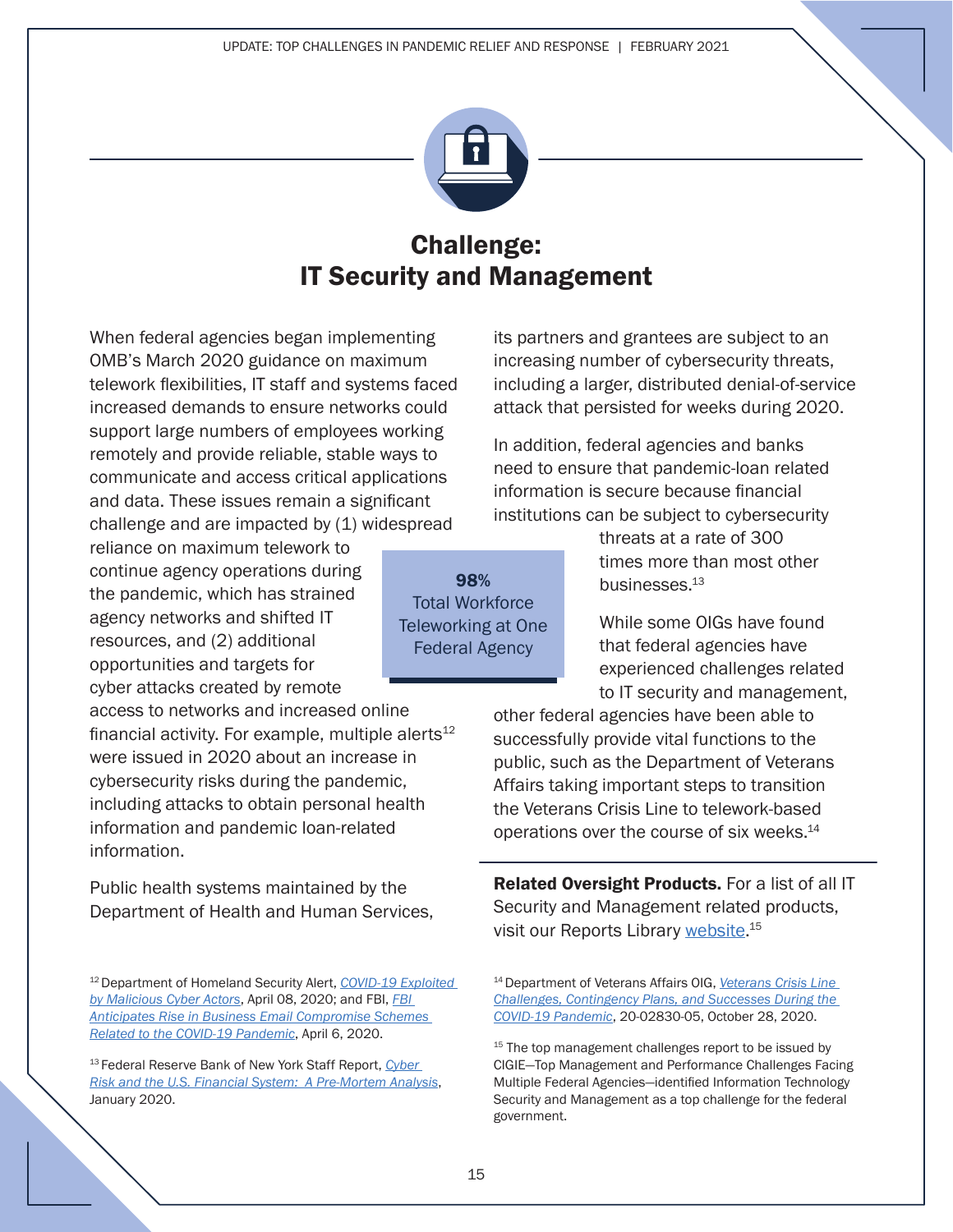

# <span id="page-15-0"></span>Challenge: Protecting the Health and Safety of the Public

The COVID-19 pandemic has presented significant and sustained challenges to the delivery of healthcare worldwide. While federal agencies always prioritize health and safety, the COVID-19 pandemic has created a unique challenge—namely, preventing transmission of the virus in federal facilities that provide regular services to the public, and in private sector facilities regulated by the federal government. Activities to protect the health, safety, and well-being of the public are directly impacted by the unique circumstances of the various programs being supported by the federal government. These programs include

> 1 in 20 **Americans Contracted** COVID-19 Since Pandemic Began

protecting inmates and detainees at facilities operated by the Departments of Justice, Homeland Security, and the Interior; tourists at National

Parks, with some parks experiencing an increase in visitors from September 2019 to September 2020; and all individuals—patients, consumers, and private sector workers—in facilities regulated by the federal government, including health facilities for veterans and the

military. The pandemic has also increased the use of telehealth, which presents new challenges for federal government health providers to provide sufficient care and promote the overall well-being of their beneficiary population.

More broadly, the federal government has a direct responsibility to facilitate the public health and safety response to the COVID-19 pandemic. This includes mitigating the loss of life and negative health consequences associated with COVID-19 by facilitating the safe delivery of testing and vaccination supplies, all while continuing to operate a range of programs and services.

**Related Oversight Products.** For a list of all protecting the health and safety of the public related products, visit our Reports Library [website.](https://www.pandemicoversight.gov/oversight/reports?f%5B0%5D=management_challenges%3AProtecting%20Health%20and%20Safety&f%5B1%5D=report_type_taxonomy%3A76)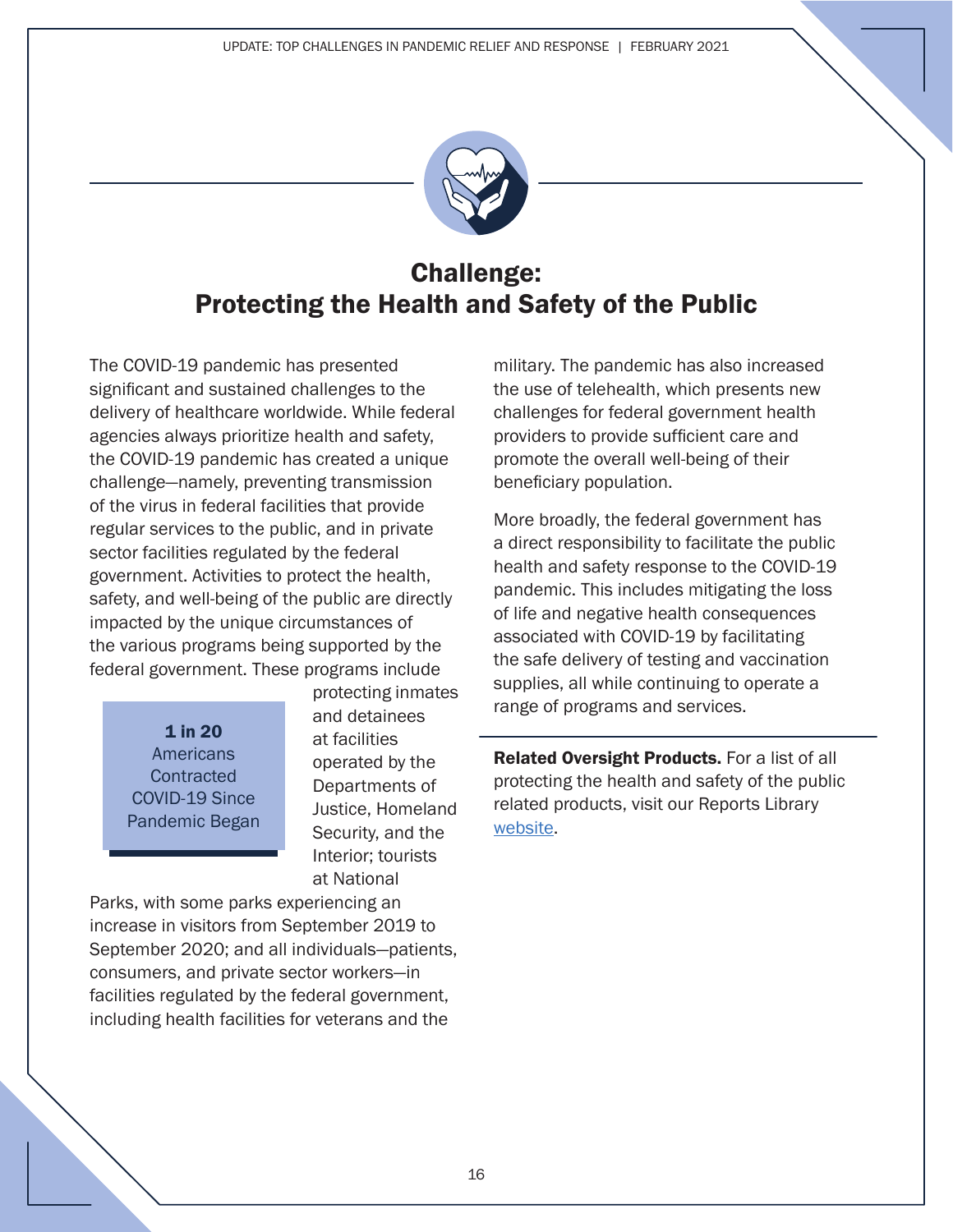# Acronyms

<span id="page-16-0"></span>

| <b>CARES Act</b> | Coronavirus Aid, Relief, and Economic Security Act            |
|------------------|---------------------------------------------------------------|
| <b>CIGIE</b>     | Council of the Inspectors General on Integrity and Efficiency |
| COVID-19         | Coronavirus Disease 2019                                      |
| <b>DOL</b>       | Department of Labor                                           |
| <b>EIDL</b>      | Economic Injury Disaster Loan                                 |
| <b>FBI</b>       | Federal Bureau of Investigation                               |
| ΙT               | Information Technology                                        |
| OIG              | Office of Inspector General                                   |
| <b>OMB</b>       | Office of Management and Budget                               |
| <b>PRAC</b>      | Pandemic Response Accountability Committee                    |
| <b>PPP</b>       | <b>Paycheck Protection Program</b>                            |
| <b>SIGPR</b>     | Special Inspector General for Pandemic Recovery               |
| <b>SBA</b>       | <b>Small Business Administration</b>                          |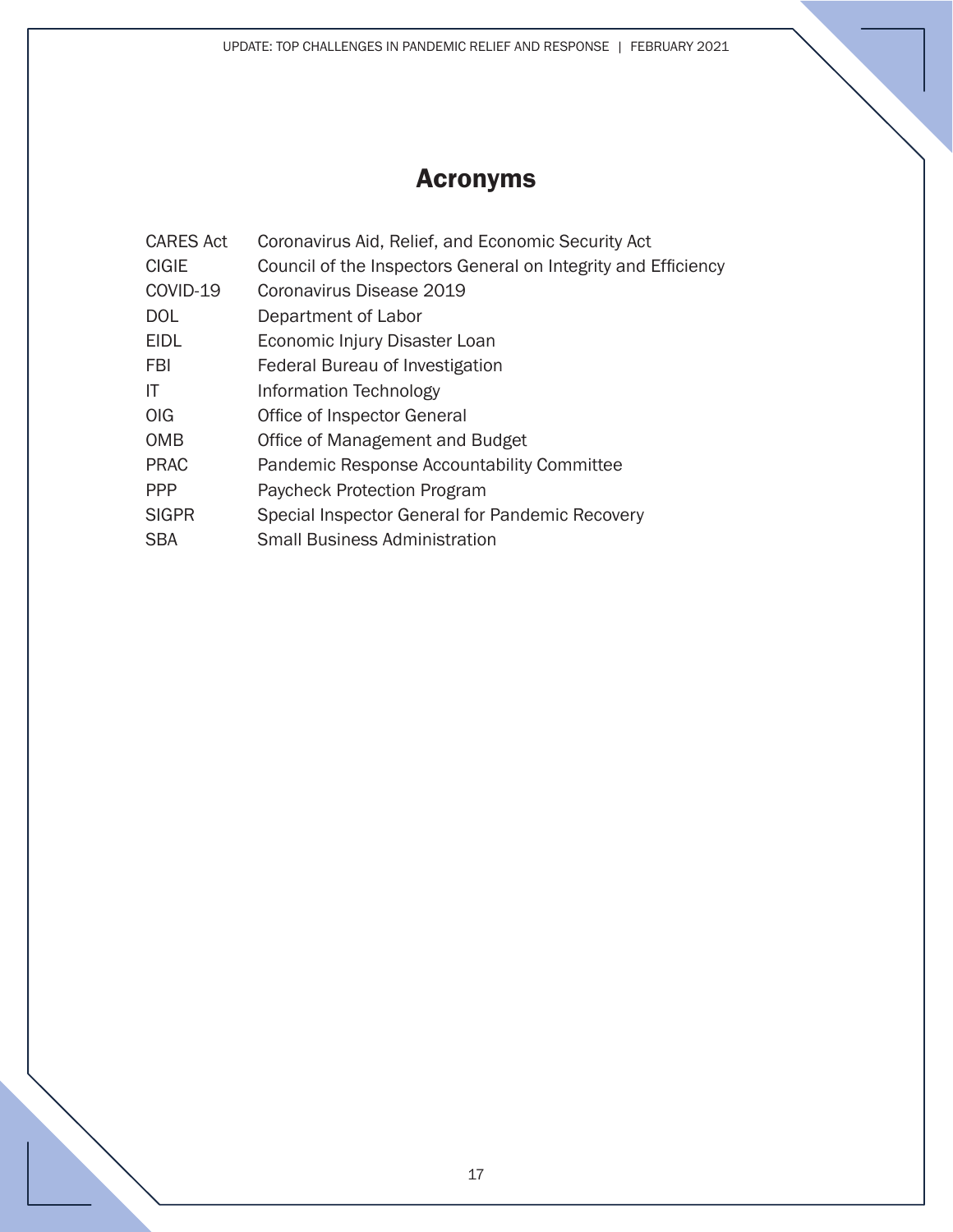## <span id="page-17-0"></span>Appendix A: Special Inspector General for Pandemic Recovery

As part of the Pandemic Response Accountability Committee's initial management challenges report[—Top Challenges Facing Federal Agencies: COVID-19 Emergency Relief and Response](https://www.oversight.gov/sites/default/files/oig-reports/Top%20Challenges%20Facing%20Federal%20Agencies%20-%20COVID-19%20Emergency%20Relief%20and%20Response%20Efforts_1.pdf)  [Efforts](https://www.oversight.gov/sites/default/files/oig-reports/Top%20Challenges%20Facing%20Federal%20Agencies%20-%20COVID-19%20Emergency%20Relief%20and%20Response%20Efforts_1.pdf)—issued in June 2020, we highlighted specific management challenges identified by Offices of Inspector General. However, the Special Inspector General for Pandemic Recovery (SIGPR) was not operational until after the report's issuance. As such, we have included the management challenge identified by SIGPR in this update.

The Special Inspector General for Pandemic Recovery was established by Section 4018 of the CARES Act. Under the CARES Act, the SIGPR conducts, supervises, and coordinates audits and investigations of: (1) loans, loan guarantees, and other investments by the Secretary of the Treasury under any program established by the Secretary under Division A of the CARES Act and (2) the management by the Secretary of programs established under Division A of the CARES  $Act.<sup>16</sup>$ 

#### Double/Multiple Dipping of CARES Act Funds

Creating multiple programs resulting in multiple forms of financial support to a single individual or entity may be sound policy, but this framework also increases the risk of fraud and abuse. Questions have been raised about the potential for widespread double and triple dipping under the CARES Act. It is not immediately obvious, for example, that an entity should receive both a Paycheck Protection Program loan and a Payroll Support Program payment—two programs that offer relief funds for the same payroll justification. Yet several entities have. Some of whom, moreover, may arguably have had a third funding source available to them—the Department of the Treasury's direct loans under the CARES Act, Section 4003, or the Federal Reserve's Main Street Lending Program.

Monitoring and policing the multiple dipping of CARES Act funds creates unique challenges for both the administering agencies and the relevant oversight entities. These challenges stem from the need to identify, share, normalize, and analyze the relevant datasets.

> For more information on the Special Inspector General for Pandemic Recovery, visit [https://www.sigpr.gov/.](https://www.sigpr.gov/)

<sup>16</sup> All authority granted to SIGPR comes from the CARES Act and the Inspector General Act of 1978.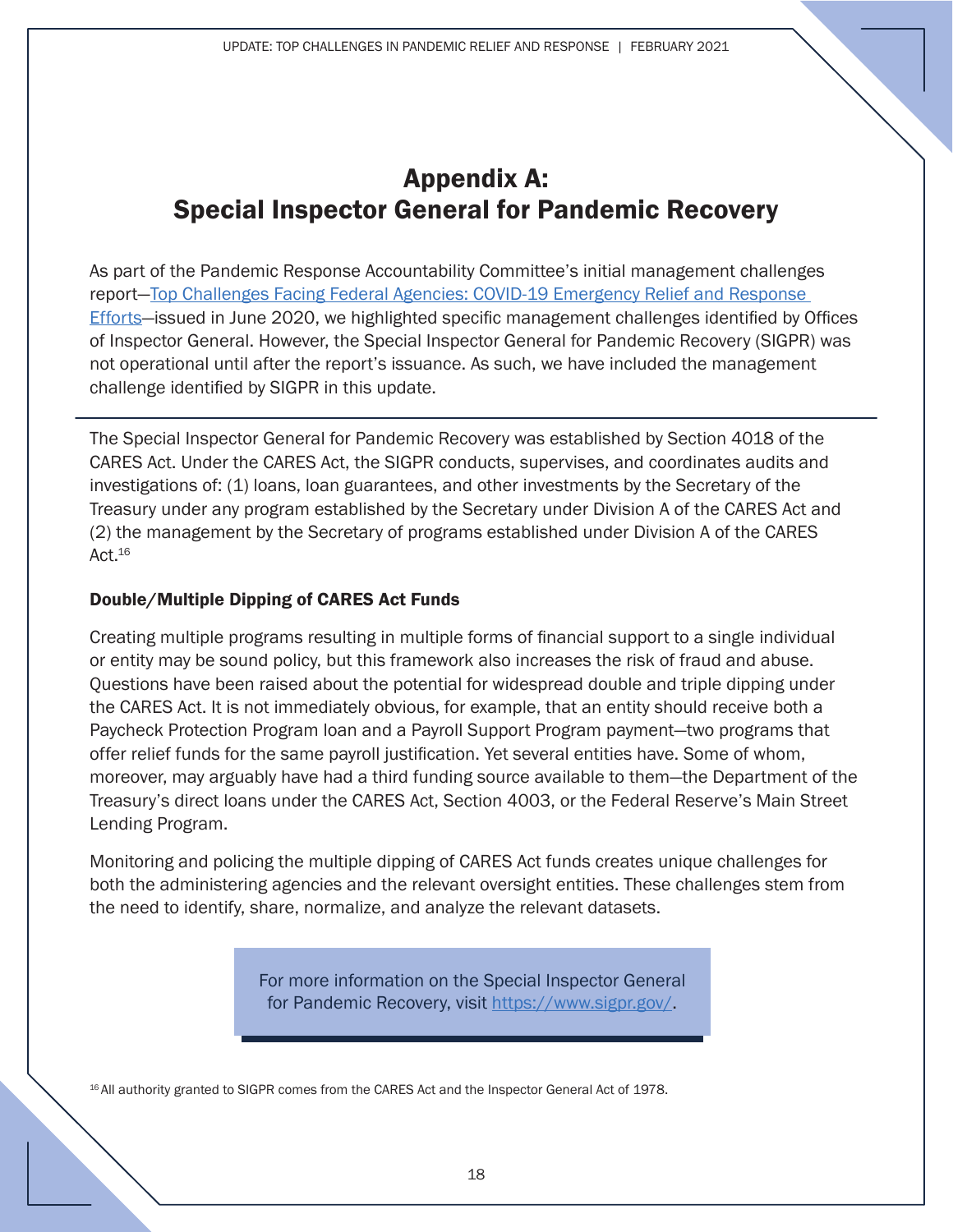### <span id="page-18-0"></span>Appendix B: Management Challenges-Select Offices of Inspectors General

The following section provides a summary of pandemic-related challenges identified by Offices of Inspectors General (OIGs) in their management challenges reports issued since March 2020. See the full reports for more information about each challenge or office.

#### U.S. Agency for International Development OIG, Top Management Challenges Facing the U.S. Agency for International Development in Fiscal Year 2021, November 13, 2020; and Challenges the U.S. Agency for International Development Faces in Responding to the [COVID-19 Pandemic](https://oig.usaid.gov/sites/default/files/2020-09/COVID-19%20Emergency%20Relief%20and%20Response%20Efforts%20from%20Top%20Challenges%20Facing%20Federal%20Agencies.pdf), July 17, 2020

The U.S. Agency for International Development OIG work highlights the unique challenges the U.S. Agency for International Development faces delivering humanitarian assistance to those in need challenges that have been exacerbated by the coronavirus disease 2019 (COVID-19) pandemic. These challenges include managing risks to humanitarian assistance amid a public health emergency; maintaining responsibilities for planning, monitoring, and sustaining development; maximizing stakeholder coordination for a global COVID-19 response; and addressing vulnerabilities and implementing needed controls in core agency management functions.

#### Amtrak OIG, Amtrak: Top Management and Performance Challenge for Fiscal Year 2021, OIG-SP-2021-002, October 23, 2020

Amtrak OIG's management challenges report stated that this year the challenge of responding to the COVID-19 pandemic supersedes and permeates the company's ability to address all other challenges, especially the challenge of reducing pandemic-related risks to employees and passengers. Until a vaccine or cure mitigates the threat of COVID-19, ensuring safety from the virus will continue to complicate all the company's other safety initiatives and operations.

#### Department of Agriculture OIG, U.S. Department of Agriculture Management Challenges, September 28, 2020; and U.S. Department of Agriculture Management Challenges for [Pandemic-Related Responsibilities](https://origin.www.usda.gov/webdocs/Pandemic-Related_MC.pdf), June 15, 2020

Both management challenges reports issued by the U.S. Department of Agriculture OIG in 2020 identify challenges faced by the U.S. Department of Agriculture in its administration of more than \$34 billion in pandemic response funding. These challenges include collecting sufficient and reliable data to assess the safety of its inspectors and the food supply chain, as well as to assess overall program effectiveness. In addition, the U.S. Department of Agriculture should focus its efforts on strengthening internal controls to decrease the number of improper payments and to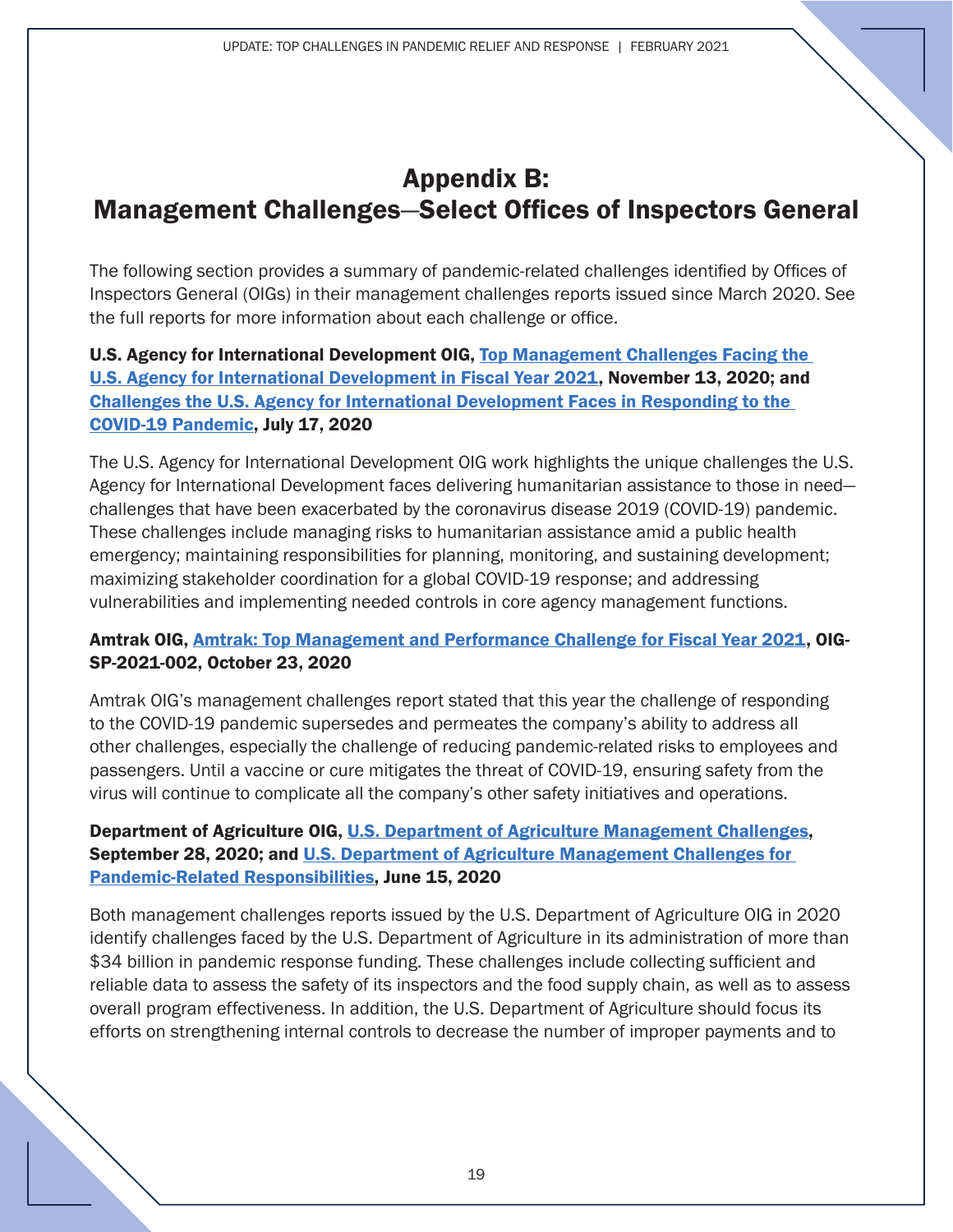ensure that assistance funds are delivered and used as intended. Given that the U.S. Department of Agriculture relies on states to implement and deliver its food assistance programs, the U.S. Department of Agriculture needs to provide effective oversight to the states to ensure that funding is used as intended.

#### Department of Commerce OIG, Top Management and Performance Challenges Facing the Department of Commerce in Fiscal Year 2021, OIG-21-003, October 15, 2020

In its management challenges report, the Department of Commerce OIG stated that in the midst of the COVID-19 pandemic, the Department of Commerce faces an additional set of oversight challenges to ensuring that CARES Act funds are timely and appropriately spent. These include ongoing disaster relief efforts as well as award monitoring and file management challenges. In addition, the Department of Commerce OIG highlighted the additional challenges and impacts on completing the 2020 census and other Department of Commerce programs.

#### Council of the Inspectors General on Integrity and Efficiency, Top Management and Performance Challenges Across Multiple Federal Agencies, [To be Issued: February 2021]

The Council of the Inspectors General on Integrity and Efficiency issued an update to its management and performance challenges report which identifies seven total challenges—one of which is specific to Homeland Security, Disaster Preparedness, and COVID-19. The report also notes that several Inspectors General identified the COVID-19 pandemic as a challenge their agencies faced in the past year and looking forward. Specifically, the report notes that COVID-19 complicated some agencies' efforts to manage finances, complete procurements, or distribute grants.

#### Department of Defense OIG, Fiscal Year 2021, Top Department of Defense Management [Challenges](https://www.oversight.gov/sites/default/files/oig-reports/Top%20DOD%20Management%20Challenges%20Fiscal%20Year%202021.pdf), October 15, 2020

The Department of Defense OIG's management challenges report discusses the impact of the pandemic on overall operations and the readiness of Department of Defense personnel. The pandemic has also stressed supply chains and challenged the Department of Defense's ability to maintain the readiness of its stockpiles, impacting the health, safety, and security of Department of Defense personnel and their families. In addition, the Department of Defense has provided unprecedented levels of remote access and telecommunication capabilities to support maximum teleworking and facilitate remote network connections. Further, the COVID-19 pandemic has directly impacted resourcing decisions.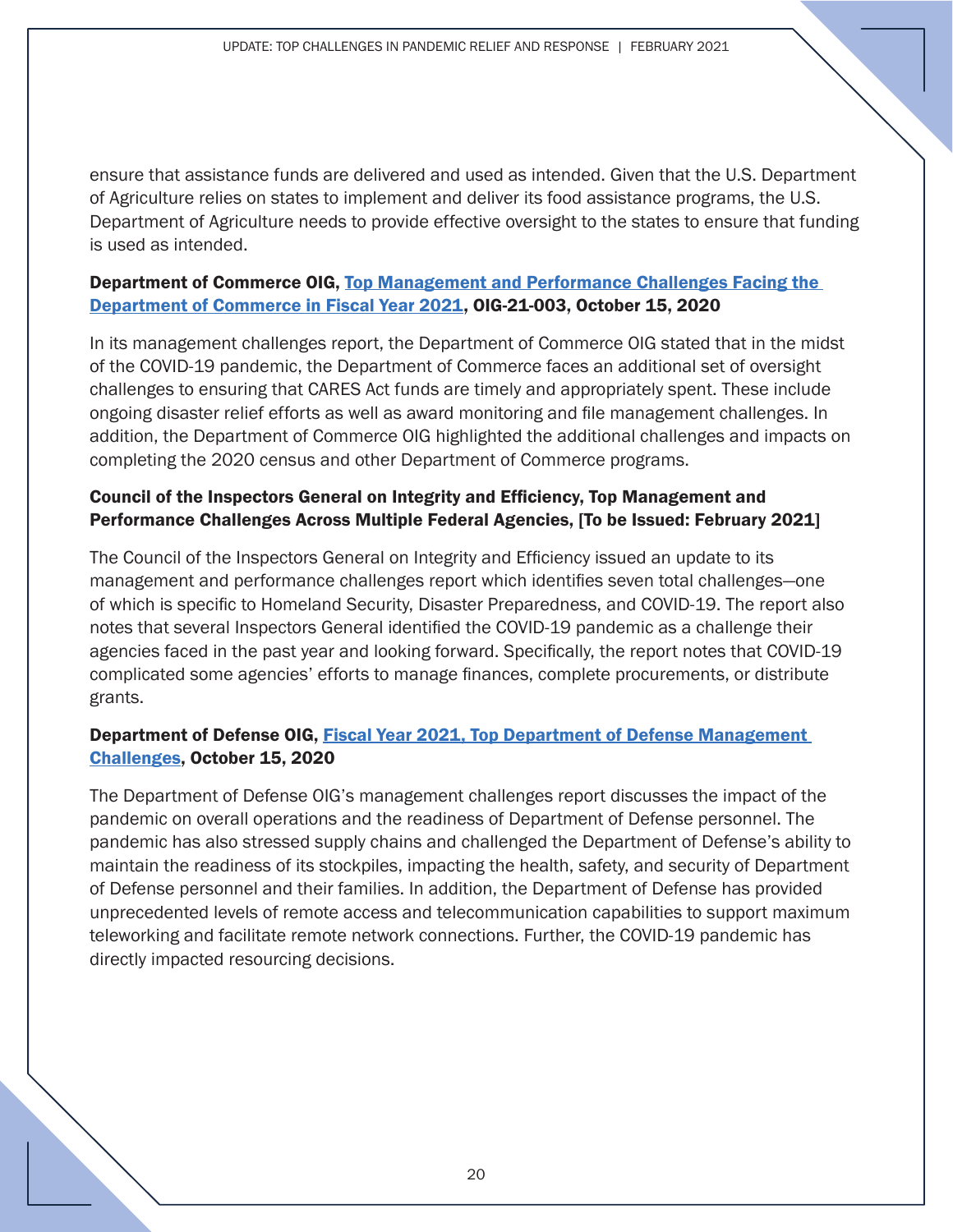#### Department of Education OIG, FY 2021 Management Challenges Facing the U.S. Department [of Education](https://www2.ed.gov/about/offices/list/oig/misc/mgmtchall2021.pdf), November 30, 2020

The Department of Education OIG found that the funding and authority provided under the CARES Act (including the use of waivers of statutory and regulatory requirements) posed new challenges for the Department of Education to effectively oversee and monitor new grant programs and additional Federal education funds, implement additional student financial assistance program requirements and ensure that quality data is reported. While the CARES Act provided additional funds for student aid and program administration, the Department of Education must timely and effectively design and implement these processes to help ensure the overall success of its CARES Act activities.

#### Department of Health and Human Services OIG, 2020 Top Management and Performance [Challenges Facing the Department of Health and Human Services](https://www.oig.hhs.gov/reports-and-publications/top-challenges/2020/2020-tmc.pdf#page=7), November 2020

The Department of Health and Human Services OIG highlighted the unprecedented challenges the Department of Health and Human Services faces because of the emergence of COVID-19. As the lead Federal agency for medical support and coordination during public health emergencies, the Department of Health and Human Services has numerous significant responsibilities to assist communities throughout the United States to prepare for, respond to, and recover from the fastmoving COVID-19 pandemic. The Department of Health and Human Services' responsibilities include working with federal, state, tribal, local, and international governments to effectively respond; supporting the development of vaccines, treatments, and other research on COVID-19; assisting the health care system by providing flexibility, resources, and funding; ensuring the safety of the health care workforce; and protecting the health and well-being of the public.

#### Department of Homeland Security OIG, Major Management and Performance Challenges [Facing the Department of Homeland Security](https://www.oig.dhs.gov/sites/default/files/assets/2020-11/OIG-21-07-Nov20.pdf), OIG-21-07, November 10, 2020

The Department of Homeland Security OIG identified "Performing Fully and Effectively during COVID-19" as one of the most serious management performance challenges facing the Department of Homeland Security and relates to every aspect of the Department of Homeland Security's mission. Within this challenge, the Department of Homeland Security OIG has previously raised concerns about the Department of Homeland Security's ability to purchase pandemic preparedness supplies and to manage its stockpile of personal protective equipment and antiviral countermeasures. In addition, the management challenges report raises concerns about the heightened risk of exposure to COVID-19 certain Department of Homeland Security components staff face given the nature of their work, and detained individuals face due to the congregate nature of the facilities.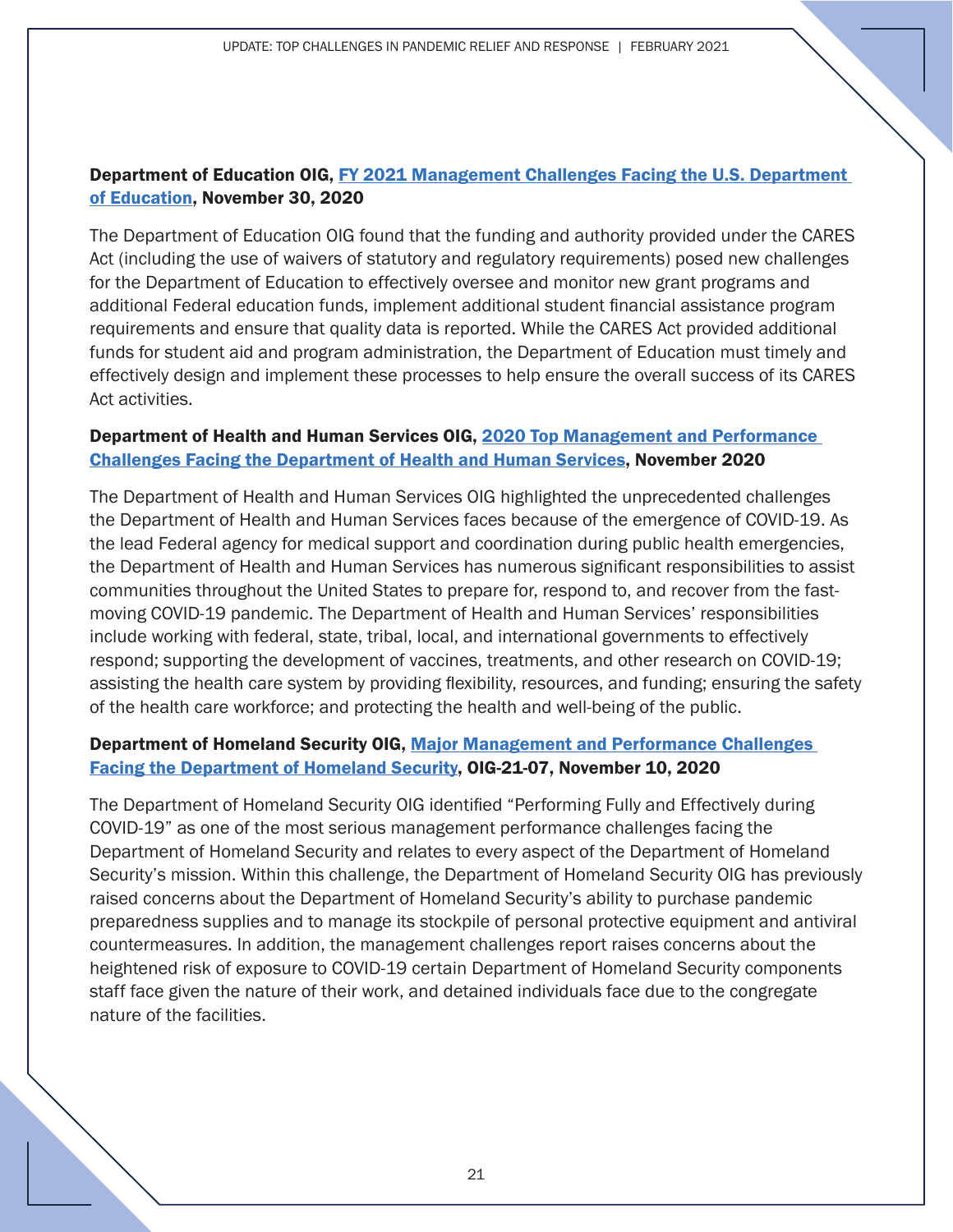#### Department of Housing and Urban Development OIG, Management and Performance Challenges for Fiscal Year 2021, November 25, 2020

The Department of Housing and Urban Development OIG added two challenges this year, one of which focused on the Department of Housing and Urban Development's response to the COVID-19 pandemic. The management challenge report notes that the Department of Housing and Urban Development, like all Federal agencies, was challenged initially with implementing the substantial program changes required by the CARES Act and communicating to the public and program administrators about those changes during a rapidly evolving pandemic that required nearly all staff to work remotely. Additionally, the pandemic presented new challenges for the Department of Housing and Urban Development and its program participants in implementing necessary changes to their programs' operations. The Department of Housing and Urban Development OIG expressed concerns that the pandemic will exacerbate the existing management challenges.

#### Department of Justice OIG, Top Management and Performance Challenges Facing the Department of Justice–2020, October 16, 2020; and Pandemic Response Report: COVID-19 Challenges for the U.S. Department of Justice, 20-072, June 17, 2020

Department of Justice OIG determined that the most immediate challenges to Department of Justice operations involved preventing the spread of the virus among its approximately 170,000 federal inmates and 61,000 detainees in Bureau of Prisons and U.S. Marshals Service custody, respectively; operating its immigration courts in a manner that minimizes the risk to participants; and ensuring robust oversight of \$850 million in pandemic-related CARES Act grant funding being disbursed by Department of Justice to fund state, local, and tribal efforts to combat COVID-19—all while also protecting the health and safety of the tens of thousands of employees who oversee these particular operations.

#### Department of the Interior OIG, Inspector General's Statement Summarizing the Major Management and Performance Challenges Facing the U.S. Department of the Interior, FY 2020, 2020-ER-043, November 12, 2020

The Department of the Interior OIG found that the Department of the Interior has faced challenges in continuing to fulfill its mission during the COVID-19 pandemic, including providing expedient assistance to vulnerable populations while ensuring the money reaches intended recipients for intended purposes; balancing public and employee safety with access to public lands; and guarding against increasing cybersecurity threats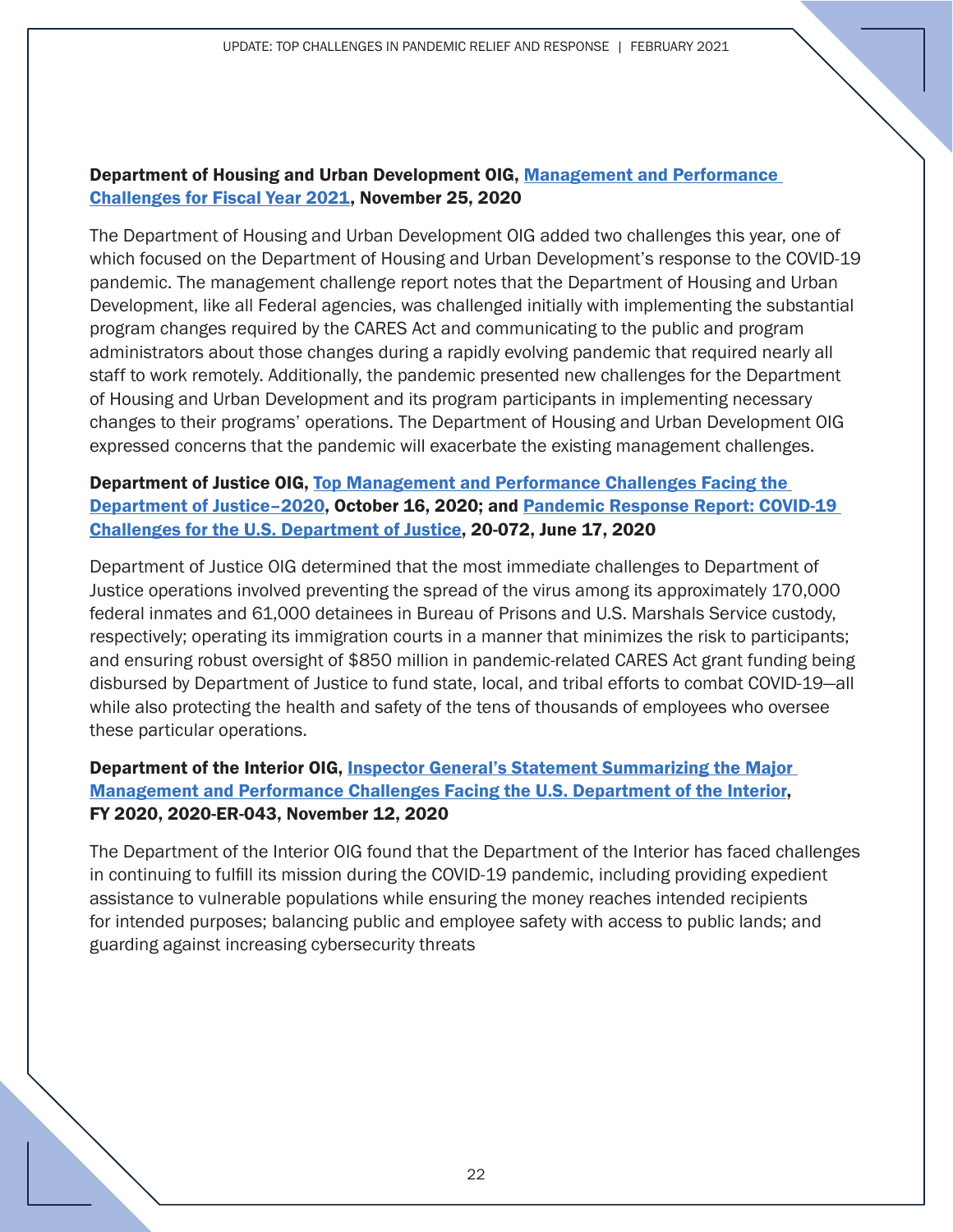#### Department of Labor OIG, Top Management and Performance Challenges Facing the U.S. [Department of Labor](https://www.oig.dol.gov/public/DOL%202020%20Top%20Management%20and%20Performance%20Challenges.pdf), November 2020

The Department of Labor OIG determined that the Department of Labor continues to face challenges in ensuring unemployment insurance improper payments are timely and accurately detected, prevented, and reported. The Department of Labor also needs to continue its work with states to identify and implement strategies designed to reduce the unemployment insurance program's improper payment rate, including sharing best practices identified by states. In addition, the Department of Labor OIG identified that the Department of Labor faces challenges in determining how to best use its resources to help protect the safety and health of workers, particularly in high-risk industries, such as health care, meat packing, agriculture, construction, fishing, forestry, manufacturing, and mining. This challenge has been exacerbated by the current COVID-19 pandemic and the limitations imposed on traditional inspection or investigation activities.

#### Department of Transportation OIG, Department of Transportation's Top Management **[Challenges](https://www.oig.dot.gov/sites/default/files/DOT%20FY%202021%20Top%20Management%20Challenges.pdf), FY 2021, October 21, 2020**

The Department of Transportation OIG's management challenges report identified key challenges related to awarding pandemic relief and other Department of Transportation contracts and grants efficiently, effectively, and for intended purposes, and enhancing contract and grant management and oversight to achieve desired results and compliance with requirements.

#### Department of the Treasury OIG, Management and Challenges Facing the Department of the [Treasury](https://www.oversight.gov/sites/default/files/oig-reports/OIG-CA-21-006.pdf), OIG-CA-21-006, October 29, 2020

The Department of the Treasury OIG's management challenges report recognized the need for the Department of the Treasury to continue to navigate through its COVID-19 response, administer the Coronavirus Relief Fund, and prepare for another fast-paced relief package, if legislated. Going forward, the Department of the Treasury may experience difficulties in balancing its new responsibilities and workloads while managing several other ongoing challenges identified by the Department of the Treasury OIG.

#### Environmental Protection Agency OIG, FYs 2020-2021 U.S. Environmental Protection Agency [Top Management Challenges](https://www.epa.gov/sites/production/files/2020-07/documents/_epaoig_20200721-20-n-0231_0.pdf), 20-N-0231, July 21, 2020

The Environmental Protection Agency OIG management challenges report focuses on the need to provide a safe workplace and execute a safe return to the workplace. The Environmental Protection Agency OIG also raises the procurement of personal protective equipment and provisions as a concern. Further, cybersecurity is identified as a continuing challenge that has become more critical during the COVID-19 pandemic with the need to support a primarily virtual workforce.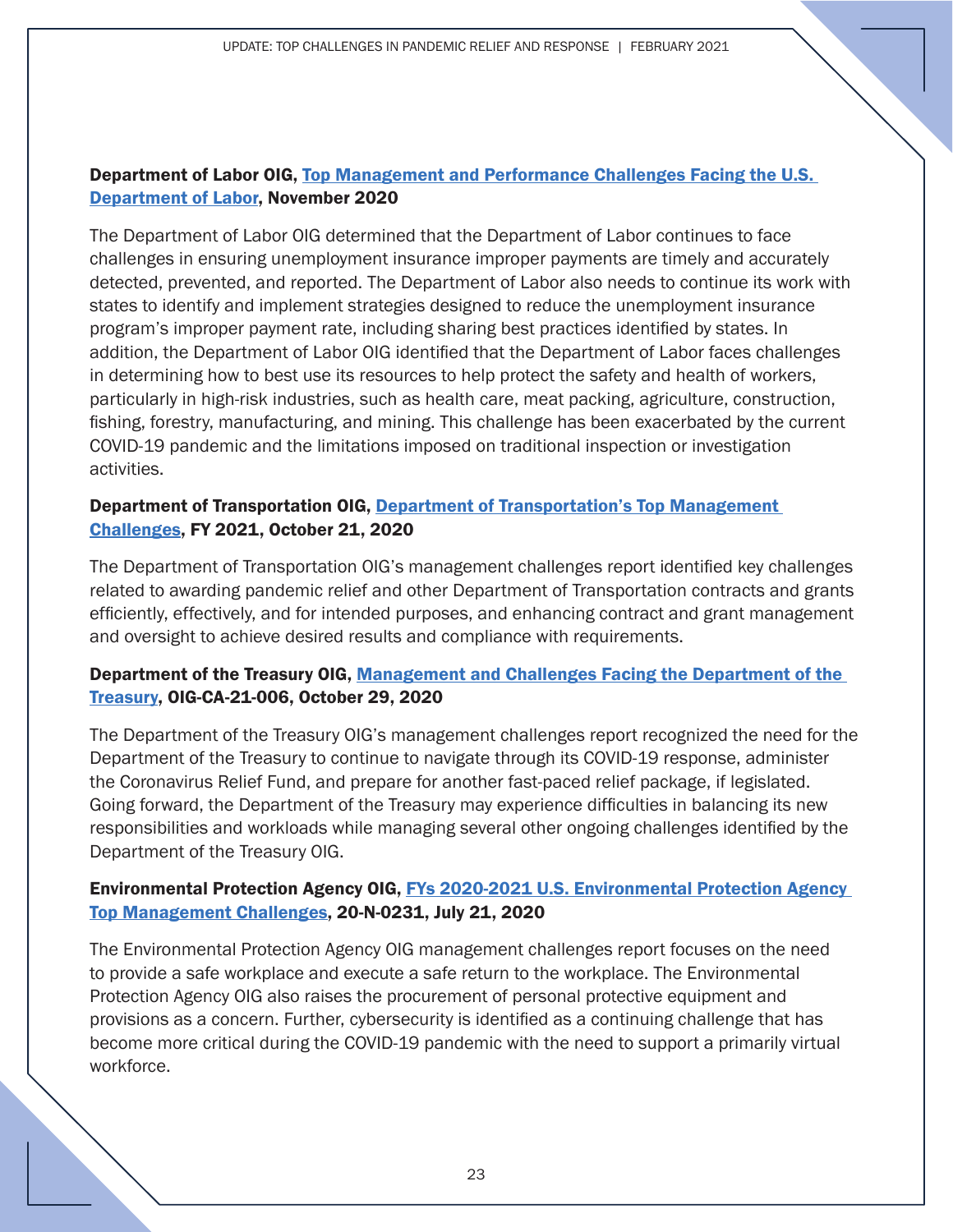#### National Aeronautics and Space Administration OIG, 2020 Report on the National Aeronautics [and Space Administration's Top Management and Performance Challenges](https://www.oversight.gov/sites/default/files/oig-reports/MC-2020.pdf), November 12, 2020

The National Aeronautics and Space Administration OIG's management challenges report emphasized the management and mitigation of heightened, cybersecurity risk because the National Aeronautics and Space Administration's information technology infrastructure has seen an uptick in cyber threats, with phishing attempts doubled and malware attacks exponentially increasing during the COVID-19 pandemic.

#### National Science Foundation OIG, [Management Challenges for the National Science](https://www.oversight.gov/sites/default/files/oig-reports/NSF_Management_Challenges_FY2021.pdf) Foundation in Fiscal Year 2021, October 15, 2020

The National Science Foundation OIG found that COVID-19 brought new and unique challenges across the Foundation, including (1) oversight of major multi-user research facilities; (2) managing the Intergovernmental Personnel Act programs; (3) oversight of the Antarctic Infrastructure Modernization for Science (AIMS) project; (4) increasing diversity in science and engineering education and employment; (5) mitigating threats posed by foreign government talent recruitment programs; and (6) oversight of grants during a pandemic. Grant oversight, for example, is more challenging because of temporary spending flexibilities that greatly expanded the allowable uses of grant funds. These temporary spending flexibilities combined with the fiscal challenges universities are facing increase the risk of losing accountability of grant funds.

#### Office of Personnel Management OIG, Top Management Challenges: Fiscal Year 2021, October 16, 2020

The Office of Personnel Management continues to face challenges with the opioid and drug abuse epidemic that affects Federal Employee Health Benefits Program members, with progress potentially reversing because of the COVID-19 pandemic's societal and health environment ramifications. In addition, while the Healthcare and Insurance program office has been proactive in working with Federal Employee Health Benefits Program health carriers to address issues related to care in the pandemic, increased program integrity functions would further protect those reliant on this insurance program from schemes and bad actors.

#### Peace Corps OIG, Fiscal Year 2020, Management and Performance Challenges, November 10, 2020

Peace Corps OIG's management challenges report discusses the impact of the pandemic on overall operations of the agency after suspending all Volunteer activities and evacuating nearly 6,900 Volunteers from approximately 60 countries of service. In resuming fully its overseas Volunteer program, the agency faces tremendous challenges of planning and effectively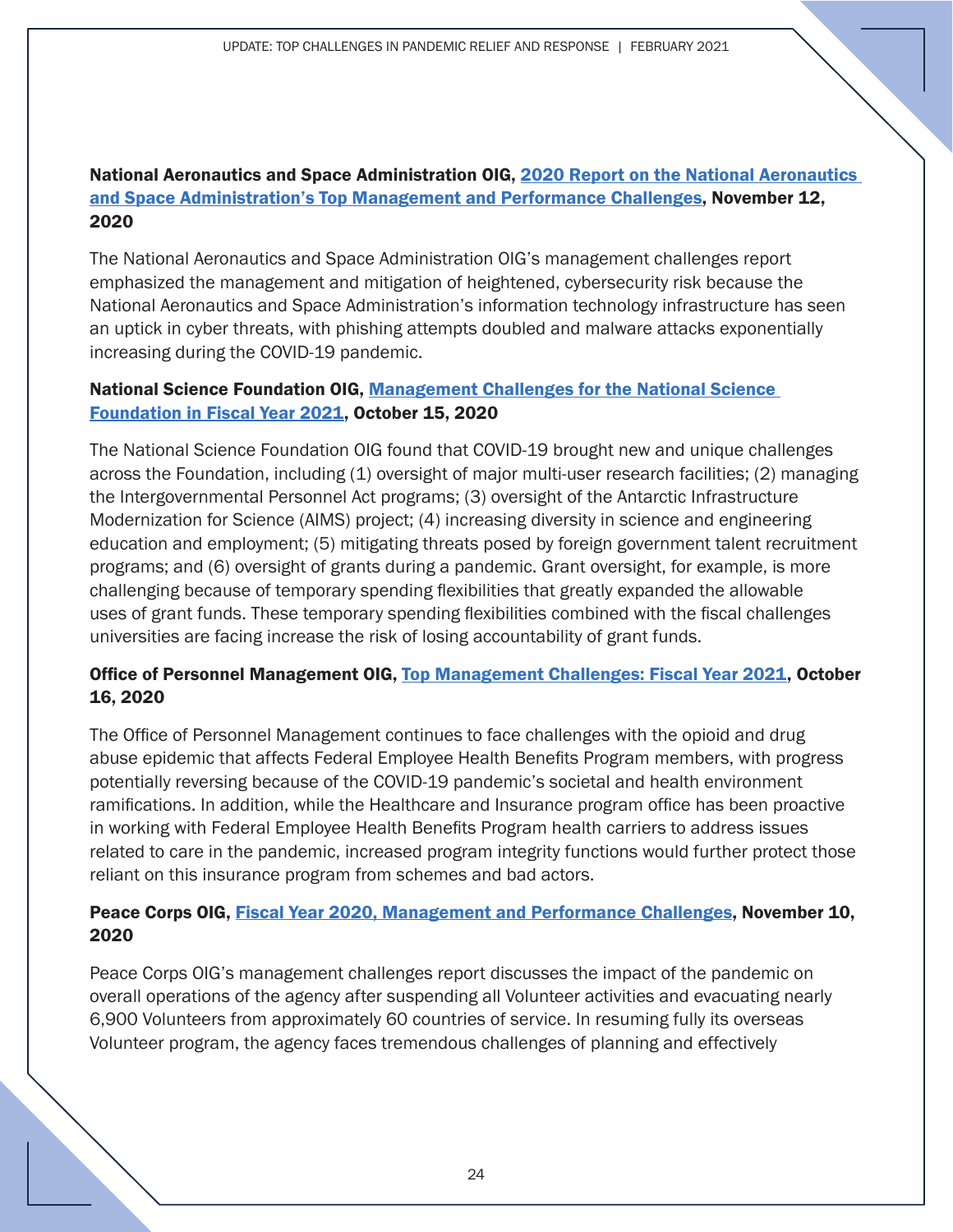implementing its plan to redeploy Volunteers worldwide while maintaining the health and safety of the Volunteers and the communities they serve. Further, the systemic issues OIG has identified in the areas of planning and implementation could impede the agency's ability to effectively respond to the unprecedented challenges presented by the pandemic.

#### Small Business Administration OIG, Top Management and Performance Challenges Facing the Small Business Administration in Fiscal Year 2021, 21-01, October 16, 2020

The Small Business Administration (SBA) OIG found that managing the COVID-19 stimulus is the greatest overall challenge currently facing the SBA. This crucial new challenge is exacerbated by persistent management and performance challenges. The pandemic response has, in many instances, magnified the challenging systemic issues in the SBA's mission-related work. During large-scale disasters, the SBA brings on new loan officers to match the volume of loan applications, but it has been a challenge for the SBA to add significant numbers of staff and provide them with the proper level of training.

#### Social Security Administration OIG, Fiscal Year 2020 Inspector General's Statement on the [Social Security Administration's Major Management and Performance Challenges](https://oig.ssa.gov/sites/default/files/audit/full/pdf/A-02-19-50825.pdf), A-02-19-50825, November 6, 2020

The Social Security Administration OIG identified Social Security Administration's response to the COVID-19 pandemic as a management challenge. The report states that in response to the pandemic, and to ensure the safety of its customers and employees, the Social Security Administration limited its field office operations to in-person service by appointment only for certain dire need situations and maximized telework. The report further states that the Social Security Administration needs to keep the public and its employees aware of: (1) how it plans to provide customer service safely throughout the pandemic; and (2) the status of its efforts to return all employees to work on-site and return to normal operations.